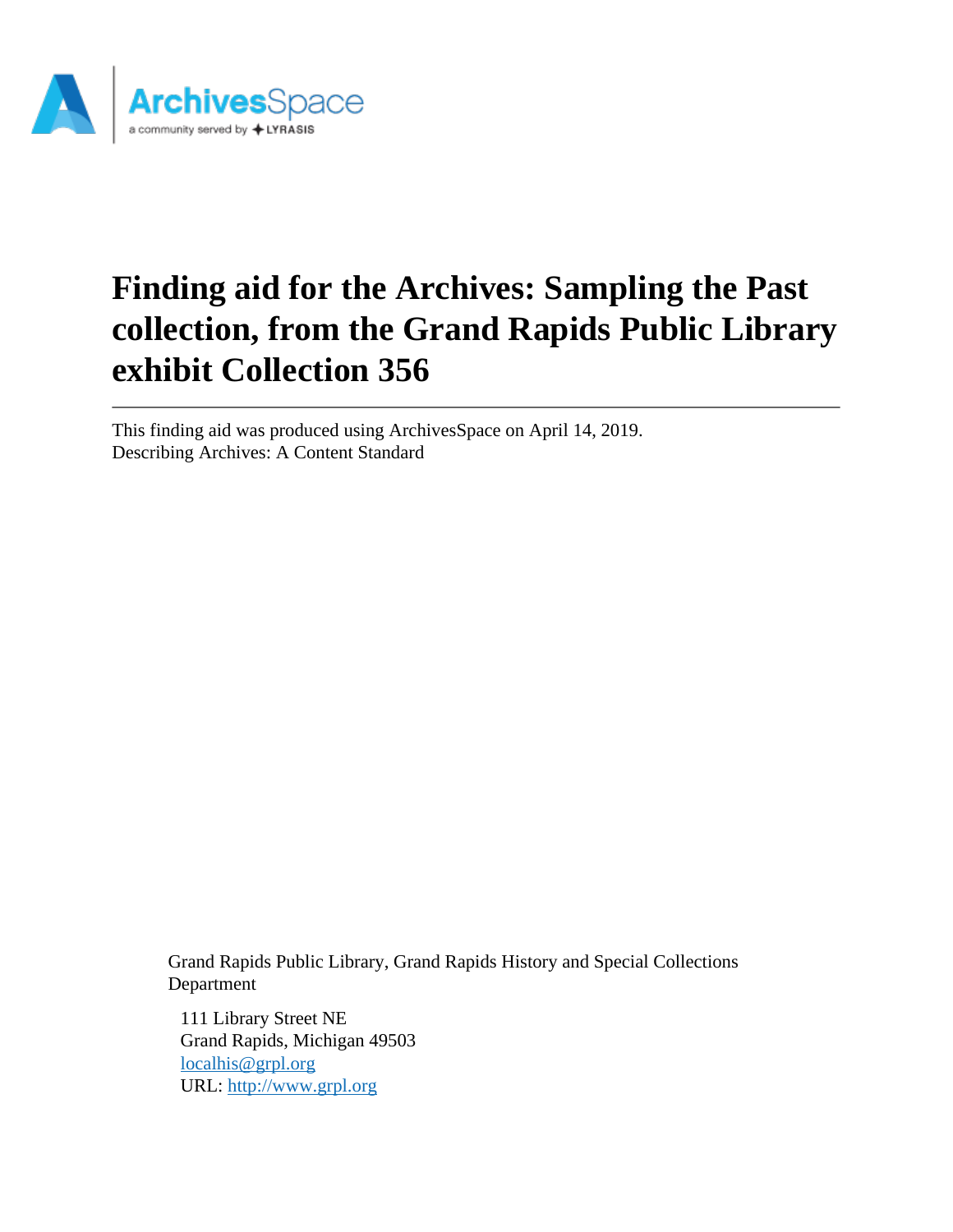## <span id="page-1-0"></span>**Table of Contents**

| 19 |
|----|
|    |
|    |
|    |
| 23 |
|    |
|    |
|    |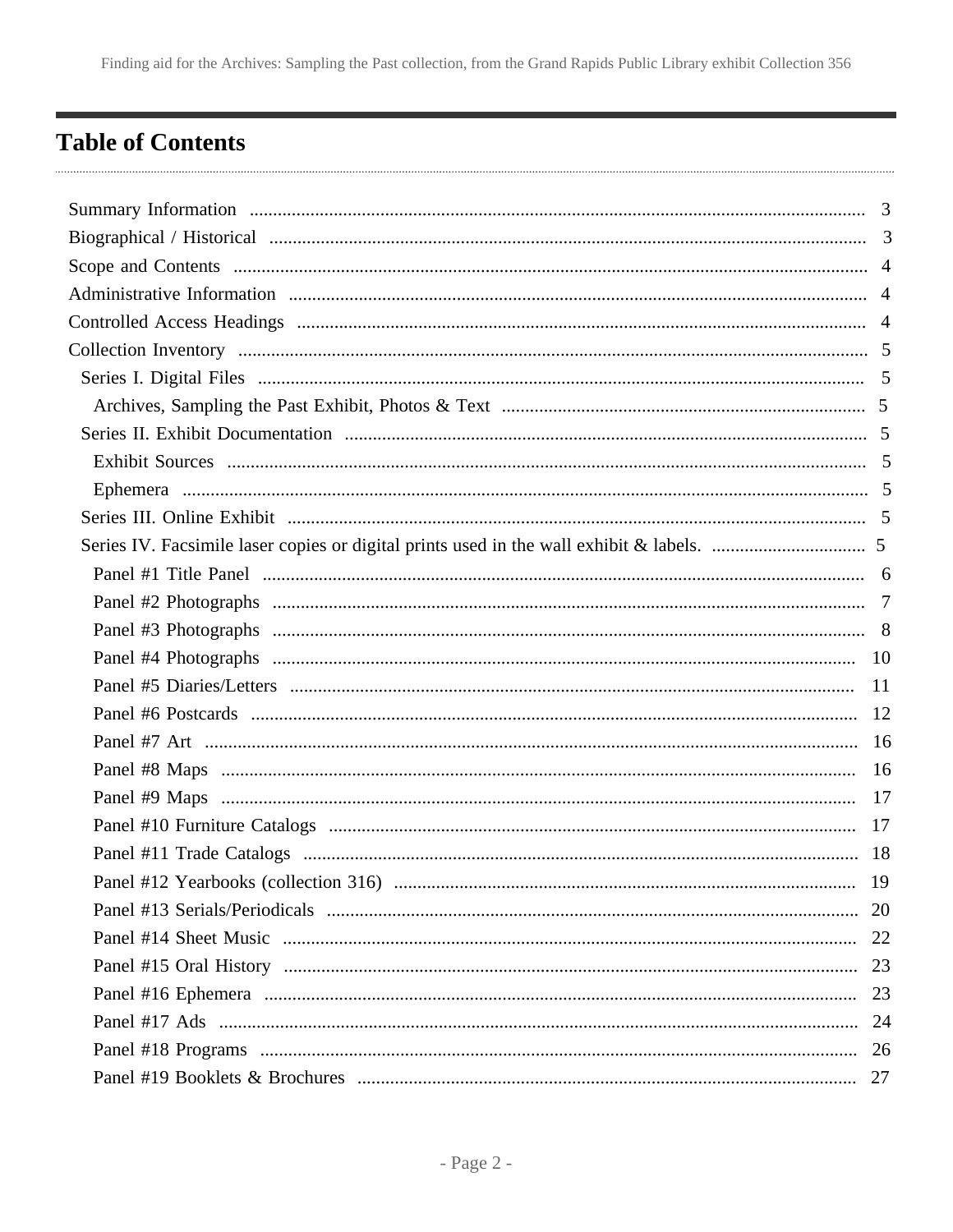## <span id="page-2-0"></span>**Summary Information**

| <b>Repository:</b>                  | Grand Rapids Public Library, Grand Rapids History and Special<br><b>Collections Department</b>                                                                                                                                                                                                                                                                                                                                                                                                                                                                                                                                         |  |
|-------------------------------------|----------------------------------------------------------------------------------------------------------------------------------------------------------------------------------------------------------------------------------------------------------------------------------------------------------------------------------------------------------------------------------------------------------------------------------------------------------------------------------------------------------------------------------------------------------------------------------------------------------------------------------------|--|
| <b>Title:</b>                       | Archives: Sampling the Past collection, from the Grand Rapids Public<br>Library exhibit                                                                                                                                                                                                                                                                                                                                                                                                                                                                                                                                                |  |
| ID:                                 | Collection 356                                                                                                                                                                                                                                                                                                                                                                                                                                                                                                                                                                                                                         |  |
| Date [inclusive]:                   | 2005-2006                                                                                                                                                                                                                                                                                                                                                                                                                                                                                                                                                                                                                              |  |
| <b>Physical Description:</b>        | 2.8 Linear Feet Six boxes                                                                                                                                                                                                                                                                                                                                                                                                                                                                                                                                                                                                              |  |
| Language of the<br><b>Material:</b> | English                                                                                                                                                                                                                                                                                                                                                                                                                                                                                                                                                                                                                                |  |
| Abstract:                           | The Archives: Sampling the Past collection was created from the<br>facsimiles used in the exhibit held at the Grand Rapids Public Library<br>from June 2005 to December 2006; part of this exhibit remained<br>on display with another exhibit. The exhibit illustrated a variety<br>of material types, such as photographs, maps, serials/magazines,<br>postcards, furniture catalogs, etc. Items selected represent only a<br>portion of the 350-plus collections in the archives. One photo panel<br>focused on the Robinson Studio collection, the largest photo collection<br>in the archives which contains over 950,000 images. |  |

**^** [Return to Table of Contents](#page-1-0)

## <span id="page-2-1"></span>**Biographical / Historical**

Staff decided to do this exhibit in honor of the Michigan Archival Association annual meeting, which came to Grand Rapids in June 2005. Staff divided up the work, chose the images, prepared written information to accompany the images. Reference staff member Rebecca Near did the graphic design and the physical preparation of the exhibit. The exhibit was mounted on the long wall in the department, except for the scrapbooks, which were in the enclosed case. Items used in the exhibit were mostly color laser copies of the originals with some digital prints; facsimiles were used in order to protect the originals. It was decided to name the exhibit Archives: Sampling the Past.

The following panels were designated:

 $TP = Title$  Panel PH = Photographs  $DL = Diaries$  & Letters PC = Postcards ART= Art M = Maps FC  $=$  Furniture Catalogs TC = Trade Catalogs YB = Yearbooks S = Serials SM = Sheet Music OH = Oral History  $E =$  Ephemera ADS= Ads P = Programs BB = Booklets & Brochures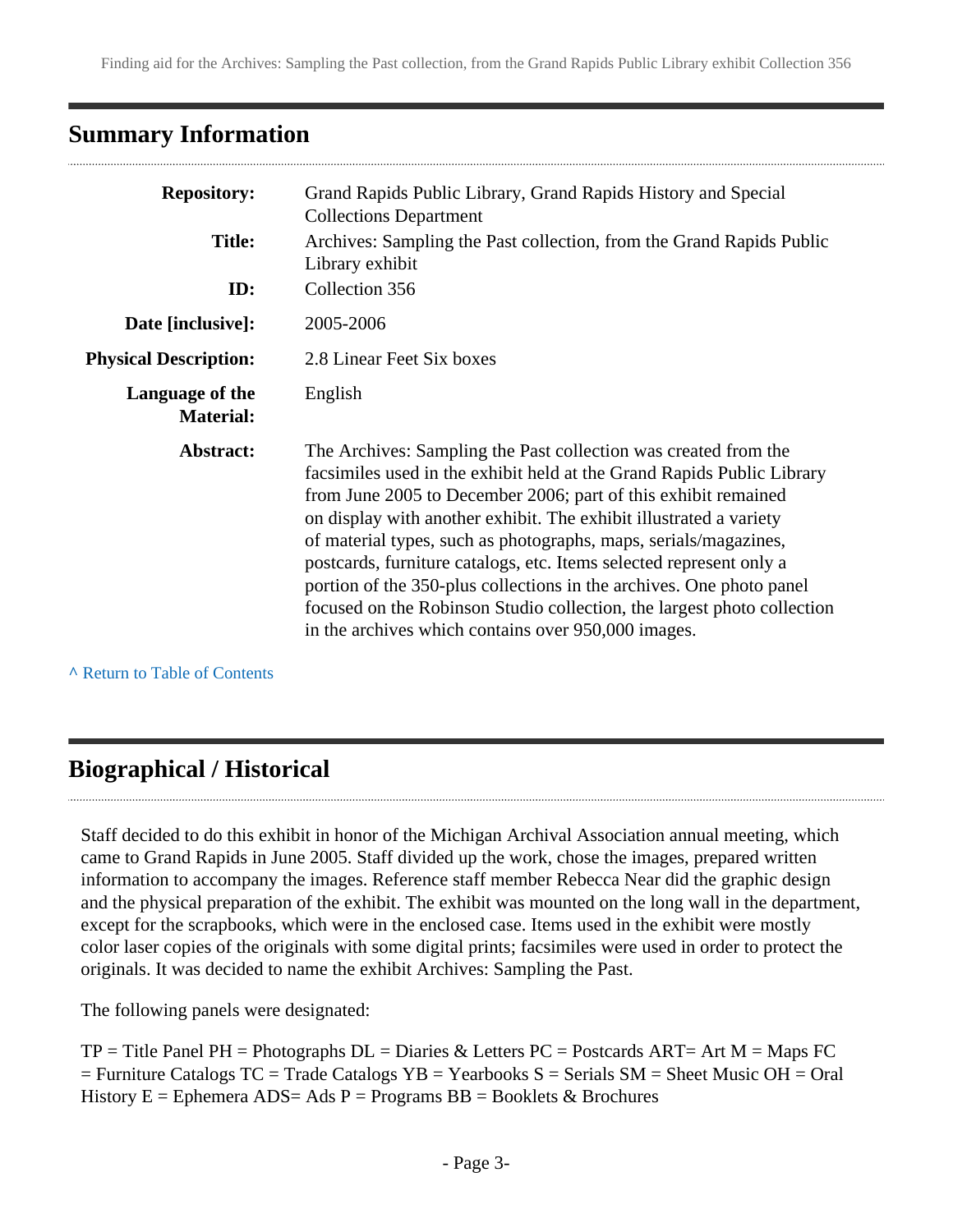#### **^** [Return to Table of Contents](#page-1-0)

### <span id="page-3-0"></span>**Scope and Contents**

Contains facsimiles of daguerreotypes, tintypes, other photographs, advertisements, school yearbook covers, handwritten letters, highway maps and artwork. The items are representative of those contained in a number of much larger collections, and they highlight some of the more attractive items in the larger collections. The collection is broad in scope but limited in that it has no motion picture film or video representing the time period covered, the early twentieth century into the 1950s. A briefer version of this collection is available online through the GRPL web site. The material in this collection does not include material on the scrapbooks in the case. Item level descriptions used here are brief references and not full descriptions of the items; for better information on the items, see the original collection from which it was taken. For items still unprocessed, see the archivist.

**^** [Return to Table of Contents](#page-1-0)

### <span id="page-3-1"></span>**Administrative Information**

#### **Publication Statement**

Grand Rapids Public Library, Grand Rapids History and Special Collections Department

111 Library Street NE Grand Rapids, Michigan 49503 [localhis@grpl.org](mailto:localhis@grpl.org) URL:<http://www.grpl.org>

#### **Immediate Source of Acquisition**

Various donors and accession numbers, including Grand Rapids Public Library.

#### **^** [Return to Table of Contents](#page-1-0)

## <span id="page-3-2"></span>**Controlled Access Headings**

• Grand Rapids (Mich.) -- History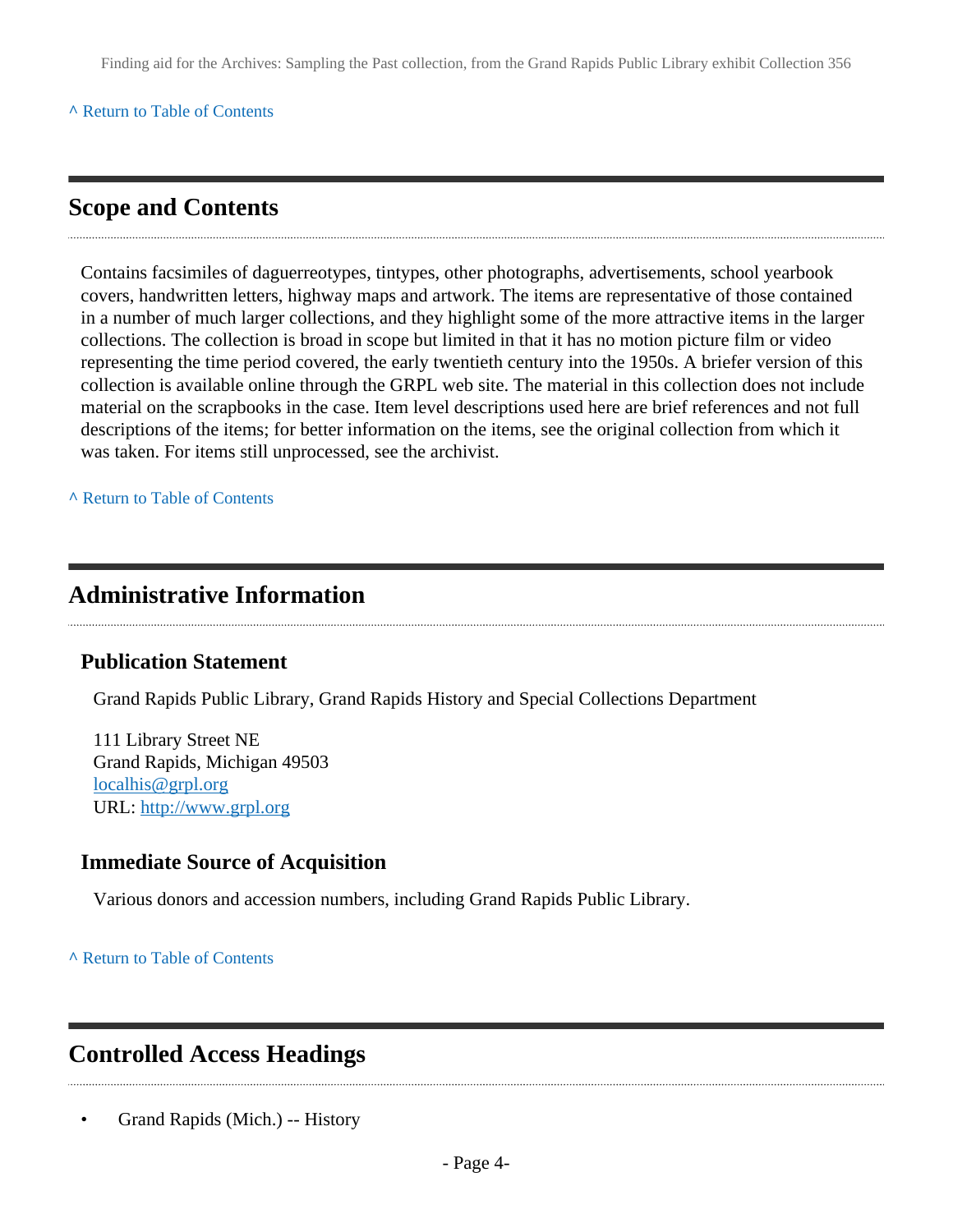• Exhibitions -- Michigan -- Grand Rapids

## <span id="page-4-0"></span>**Collection Inventory**

### <span id="page-4-1"></span>**Series I. Digital Files**

#### <span id="page-4-2"></span>**Archives, Sampling the Past Exhibit, Photos & Text**

| <b>Title/Description</b> | <i><u><b>Instances</b></u></i> |
|--------------------------|--------------------------------|
| Digital version. DVD.    |                                |

Physical Location: Housed in Coll. 175.

#### **^** [Return to Table of Contents](#page-1-0)

#### <span id="page-4-3"></span>**Series II. Exhibit Documentation**

#### <span id="page-4-4"></span>**Exhibit Sources**

| <b>Title/Description</b> | <i><u><b>Instances</b></u></i> |          |
|--------------------------|--------------------------------|----------|
| Source List.             | <b>Box 1.5</b>                 | Folder i |

#### <span id="page-4-5"></span>**Ephemera**

| <b>Title/Description</b>                                                                                                           | <b>Instances</b> |          |
|------------------------------------------------------------------------------------------------------------------------------------|------------------|----------|
| Mailing card samples (3)                                                                                                           | Box 1.5          | Folder 2 |
| Michigan Archival Association Annual Meeting 2005. Pre-<br>Conference Open Houses list, including info. In the exhibit at<br>GRPL. | Box 1.5          | Folder 2 |

#### **^** [Return to Table of Contents](#page-1-0)

#### <span id="page-4-6"></span>**Series III. Online Exhibit**

| <b>Title/Description</b>                                                     | <b>Instances</b> |          |
|------------------------------------------------------------------------------|------------------|----------|
| Print of Web pages, including items selected from the wall exhibit<br>below. | <b>Box 1.5</b>   | Folder 3 |

#### **^** [Return to Table of Contents](#page-1-0)

### <span id="page-4-7"></span>**Series IV. Facsimile laser copies or digital prints used in the wall exhibit & labels.**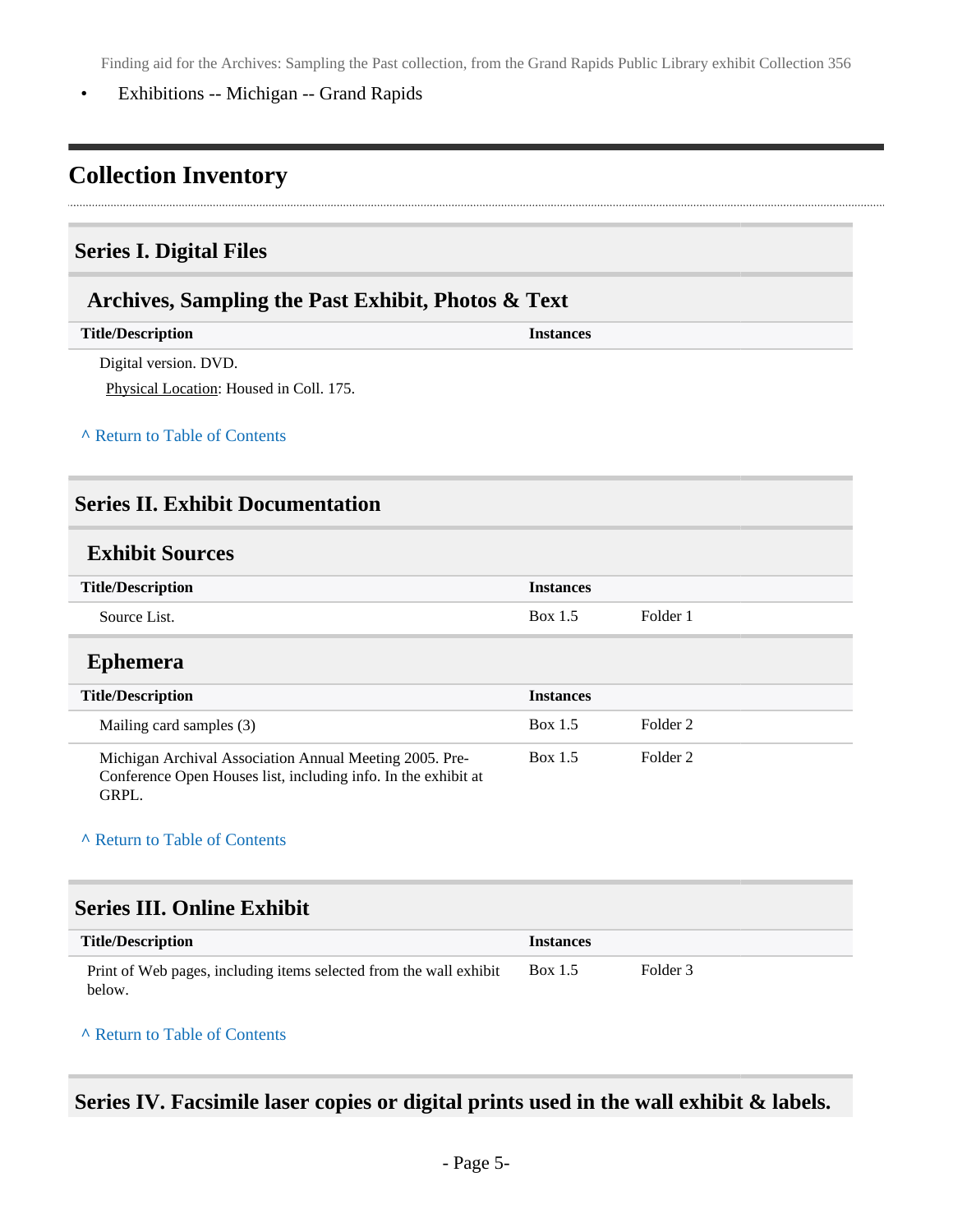## <span id="page-5-0"></span>**Panel #1 Title Panel**

| <b>Title/Description</b>                                                           | <b>Instances</b> |
|------------------------------------------------------------------------------------|------------------|
| Title Panel 1, Item 1. National Bank postcard.                                     | Box 1            |
| Physical Location: Source Location: Collection 78, Box 1,<br>Folder <sub>88</sub>  |                  |
| Title Panel 2, Item 2. Polar Bear pilots.                                          | Box 1            |
| Physical Location: Source Location: Collection 43, Box 1,<br>Folder 1              |                  |
| Title Panel 3, Item 3. Michigan Horticulturalist.                                  | Box 1            |
| Physical Location: Source Location: Collection 285, Box 11,<br>Folder <sub>8</sub> |                  |
| Title Panel 5, Item 4. Soldier's Greeting music.                                   | Box 1            |
| Physical Location: Source Location: Collection 235, Box 1,<br>Folder <sub>21</sub> |                  |
| Title Panel 7, Item 5. How to Reach/See G.R. Brochure.                             | Box 1            |
| Physical Location: Source Location: Collection 216, Box 1.5                        |                  |
| Title Panel 8, Item 6. Ramona Theatre program.                                     | Box 1            |
| Physical Location: Source Location: Collection 248, Box 1,<br>Folder 33            |                  |
| Title Panel 9, Item 7. Gunn Desk Catalog.                                          | Box 1            |
| Physical Location: Source Location: Collection 232, Box 17.5,<br>Folder 26         |                  |
| Title Panel 10, Item 8. Richmond/Ball handwritten letter.                          | Box 1            |
| Physical Location: Source Location: Collection 44, Box 13,<br>Folder 367           |                  |
| Title Panel 11, Item 9. Advertising Club program.                                  | Box 1            |
| Physical Location: Source Location: Collection 216, Box 12                         |                  |
| Title Panel 13, Item 10. Sweets Hotel Menu.                                        | Box 1            |
| Physical Location: Source Location: Collection 216, Box 10.5                       |                  |
| Title Panel 14, Item 11. Central High Yearbook - Betty<br>Bloomer.                 | Box 1            |
| Physical Location: 316 Safe Box (S2)                                               |                  |
| Title Panel 15, Item 12. Herpolsheimer Ad – fighting babies.                       | Box 1            |
| Physical Location: Source Location: Collection 78, Box 2,<br>Folder 21.75          |                  |
| Title Panel 16 Itam 13 W Mich Pike                                                 | Row 1            |

Title Panel 16, Item 13. W. Mich Pike. Box 1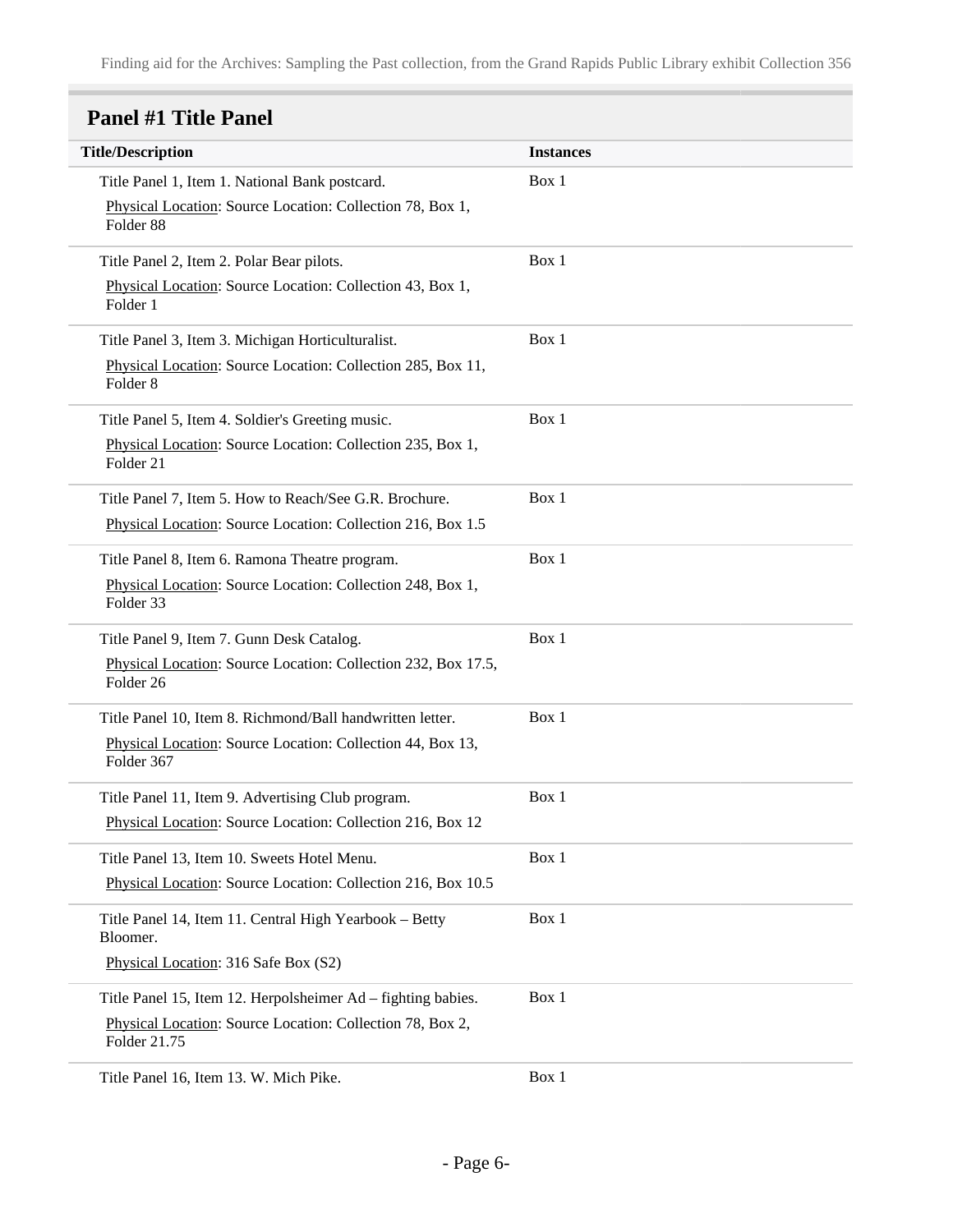Physical Location: Source Location: Collection 280, Box 9, Folder 10

| Title Panel 4, Item 14. South Haven Harbor Map.                                          | Box 2 |
|------------------------------------------------------------------------------------------|-------|
| Physical Location: Source Location: Collection 240, Drawer<br>Great Lakes/Mich, Folder 1 |       |
| Title Panel 6, Item 15. Herman Miller Chairs catalog.                                    | Box 2 |
| Physical Location: Source Location: Collection 232, Box 18,<br>Folder 10                 |       |
| Title Panel 12, Item 16. Wagemaker Wolverine boat catalog.                               | Box 2 |
| Physical Location: Source Location: Collection 24, Box 7,<br>Folder 15                   |       |

## <span id="page-6-0"></span>**Panel #2 Photographs**

| <b>Title/Description</b>                                                                | <b>Instances</b> |
|-----------------------------------------------------------------------------------------|------------------|
| Photographs 1, Item 1. Daguerreotypes – young girl                                      | Box 1            |
| Photographs 2, Item 2. Daguerreotypes - mother/child                                    | Box 1            |
| Photographs 3, Item 3. Tintype $-3$ young men w/hats                                    | Box 1            |
| Photographs 4, Item 4. Tintype – woman with stripe dress                                | Box 1            |
| Photographs 5, Item 5. Tintype – old man in chair                                       | Box 1            |
| Photographs 6, Item 6. Tintype – mother                                                 | Box 1            |
| Photographs 7, Item 7. Cyanotype – woman in row boat.                                   | Box 1            |
| Physical Location: Source Location: Collection 87, Box 1,<br>Folder 2. No.29 (Neg 1380) |                  |
| Photographs 8, Item 8. Cyanotype – Boat dock.                                           | Box 1            |
| Physical Location: Source Location: Collection 87, Box 1,<br>Folder 1 No. 3 (Neg 1354)  |                  |
| Photographs 9, Item 9. Cyanotype – resevoir break.                                      | Box 1            |
| Physical Location: Source Location: Collection 87, Boxes 1-5<br>(Neg 1390)              |                  |
| Photographs 10, Item 1. Stereograph – picnic by tree.                                   | Box 5            |
| Physical Location: Source Location: Collection 76, Box 2,<br>Folder 67                  |                  |
| Photographs 10, Item 2. Stereograph – Miller's Landing.                                 | Box 5            |
| Physical Location: Source Location: Collection 76, Box 2,<br>Folder 57                  |                  |
| Photographs 10, Item 3. Stereograph - Brownell Pharmacy.                                | Box 5            |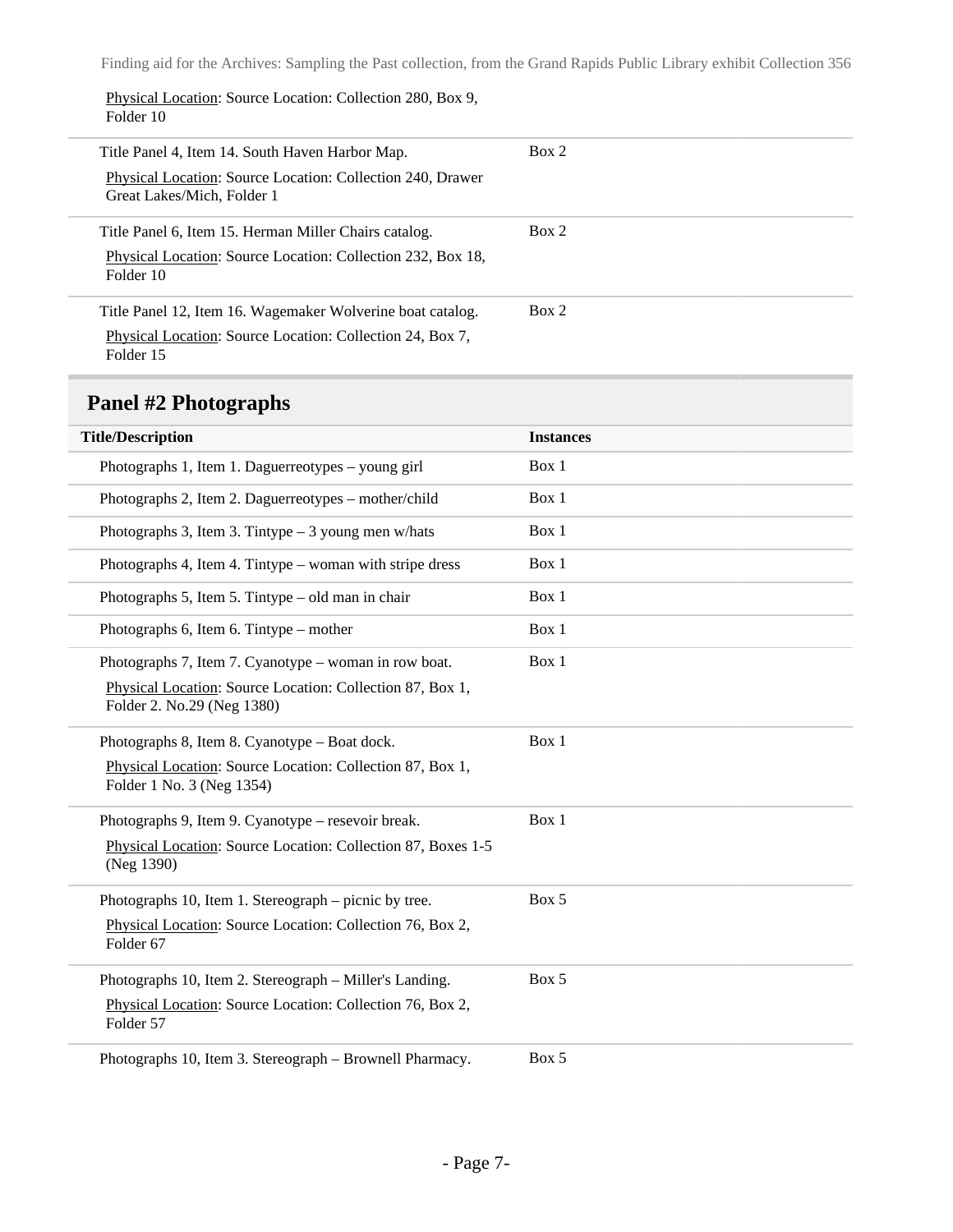Physical Location: Source Location: Collection 76, Box 1, Folder 7

| Photographs 10, Item 4. Stereograph – G.R. & I railway.<br>Physical Location: Source Location: Collection 76, Box 1,<br>Folder <sub>26</sub>          | Box 5 |
|-------------------------------------------------------------------------------------------------------------------------------------------------------|-------|
| Photographs 10, Item 5. Glass Negative - horse/driver.<br>Physical Location: Source Location: Collection 122, Box 5,<br>Folder <sub>6</sub>           | Box 5 |
| Photographs 11, Item 1. Cabinet card - Buffalo Bill.<br>Physical Location: Source Location: Collection 54, Box 24,<br>Folder 33                       | Box 5 |
| Photographs 11, Item 2. Cabinet card - woman/bicycle.<br>Physical Location: Source Location: Collection 49, Box 6,<br>Folder 13                       | Box 5 |
| Photographs 11, Item 3. Cabinet card – E.B. Fisher children.<br>Physical Location: Source Location: Collection 54, Box 26,<br>Folder 32               | Box 5 |
| Photographs 11, Item 4. Cabinet card - William Siger.<br>Physical Location: Source Location: Collection 54, Box 26,<br>Folder 17                      | Box 5 |
| Photographs 12, Item 1. Sepia – swimming at Ottawa Beach.<br>Physical Location: Source Location: Collection 8, Box 13,<br>Folder 14                   | Box 5 |
| Photographs 12, Item 2. Sepia - dock at Ottawa Beach.<br>Physical Location: Source Location: Collection 8, Box 14,<br>Folder <sub>2</sub>             | Box 5 |
| Photographs 12, Item 3. Sepia – oval portrait of young soldiers.<br>Physical Location: Source Location: Collection 54, Box 44,<br>Folder <sub>2</sub> | Box 5 |
| Photographs 12, Item 4. Sepia - soldiers circa 1890<br>Physical Location: Source Location: Collection 54, Box 44,<br>Folder 2.1                       | Box 5 |

### <span id="page-7-0"></span>**Panel #3 Photographs**

| <b>Title/Description</b>                                                                                                       | <b>Instances</b> |
|--------------------------------------------------------------------------------------------------------------------------------|------------------|
| Photographs 13, Item 1. B.P.O.E. Parade, circa 1920.<br>Physical Location: Source Location: Collection 54, Box 7,<br>Folder 47 | $Box$ 3          |
| Photographs 14, Item 2. Construction of Fine Arts Building.                                                                    | Box 3            |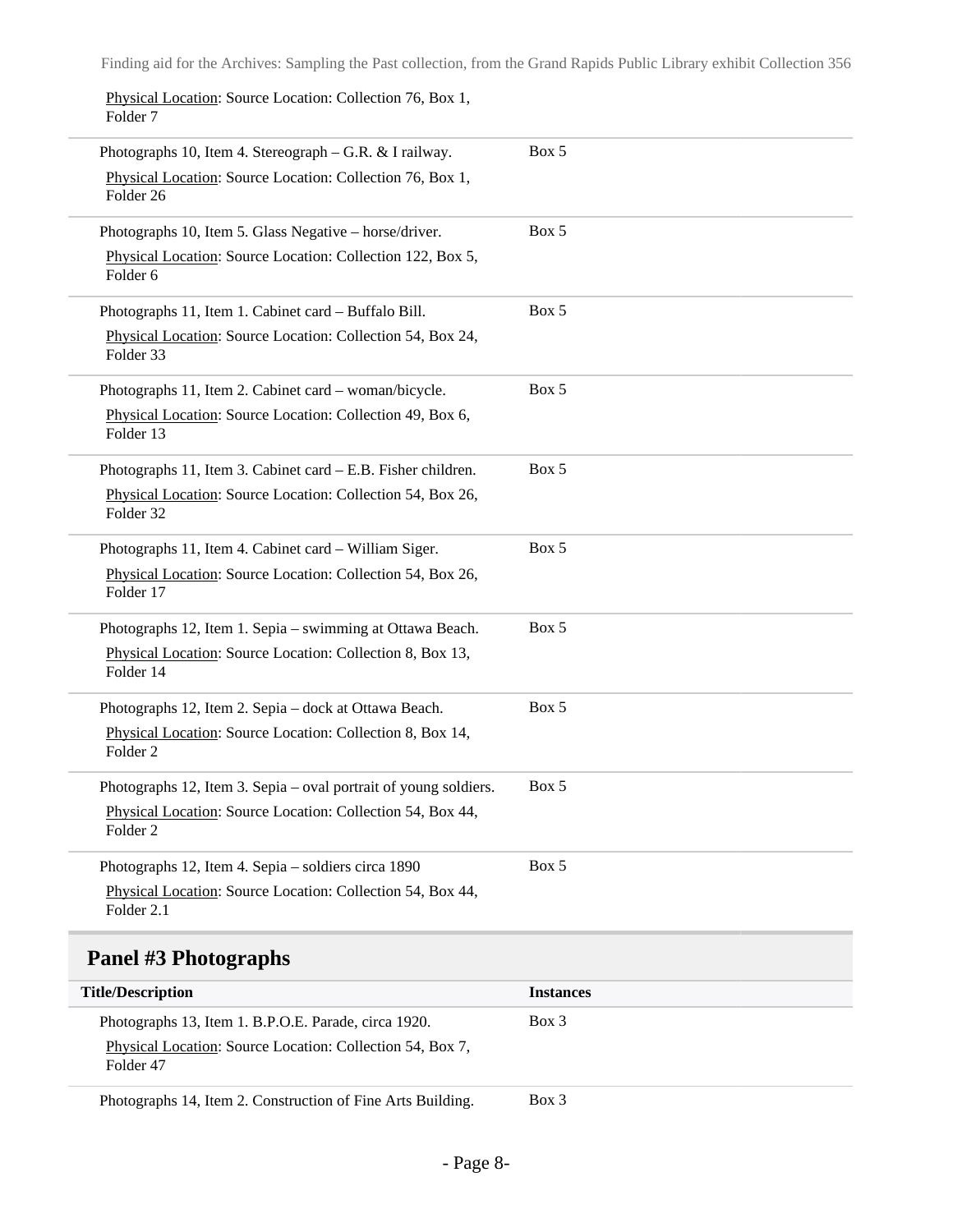Physical Location: Source Location: Collection 43, Box 1, Folder 2

| Photographs 15, Item 3. Monroe Ave/Campau Sq. 1940.                               | Box 3     |
|-----------------------------------------------------------------------------------|-----------|
| Physical Location: Source Location: Collection 54, Box 19,<br>Folder 36 (#45)     |           |
| Photographs 17, Item 4. G.R. Railroad depot.                                      | Box 3     |
| Physical Location: Source Location: Collection 54, Box 45,<br>Folder 34           |           |
| Photographs 16, Item 1. Native Americans at Harbor Springs.                       | Drawer FF |
| Physical Location: Source Location: Collection 68, Box 1,<br>Folder 4             |           |
| Photographs 16, Item 2. Drum majors.                                              | Drawer FF |
| Physical Location: Source Location: Collection 43, Box 1,<br>Folder 4             |           |
| Photographs 16, Item 3. Widdicomb Fact. Interior.                                 | Drawer FF |
| Physical Location: Source Location: Collection 54, Box 48,<br>Folder <sub>2</sub> |           |
| Photographs 16, Item 4. Lassie at airport.                                        | Drawer FF |
| Physical Location: Source Location: Collection 26, Box 19,<br>Folder 1.1          |           |
| Photographs 16, Item 5. Lumberjacks.                                              | Drawer FF |
| Physical Location: Source Location: Collection 54, Box 18,<br>Folder <sub>2</sub> |           |
| Photographs 16, Item 6. American Seating class.                                   | Drawer FF |
| Physical Location: Source Location: Collection 54, Box 48,<br>Folder 14           |           |
| Photographs 16, Item 7. Motorcycle Police.                                        | Drawer FF |
| Physical Location: Source Location: Collection 54, Box 41,<br>Folder 13           |           |
| Photographs 18, Item 1. Hand colored – little girl.                               | Box 4     |
| Physical Location: Source Location: Collection 125, Box 939,<br>Folder 22         |           |
| Photographs 18, Item 2. Hand colored - woman.                                     | Box 4     |
| Physical Location: Source Location: Collection 125, Box 939,<br>Folder 15         |           |
| Photographs 18, Item 3. Hand colored – we want milk.                              | Box 4     |
| Physical Location: Source Location: Collection 101, Box 1,<br>Folder 17           |           |
| Photographs 19, Item 1. Color - Grand Center/Amway.                               | Box 4     |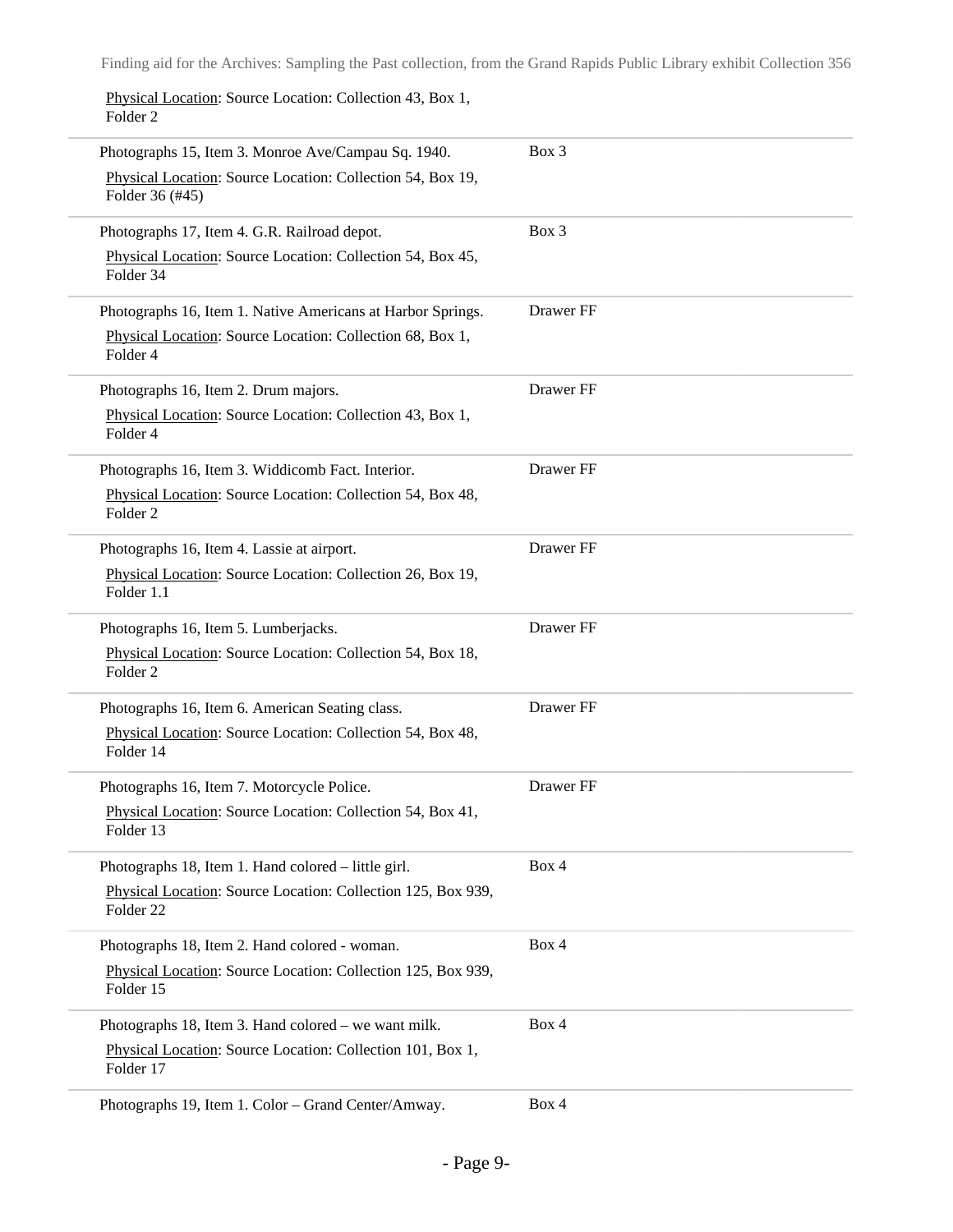Physical Location: Source Location: Collection 288, Box 1, Folder 22

| Photographs 19, Item 2. Color - boyscouts.                    | Box 4 |
|---------------------------------------------------------------|-------|
| Physical Location: Source Location: Collection 125, Color     |       |
| Series, Folder CL1164                                         |       |
| Photographs 19, Item 3. Color - Wesco promo.                  | Box 4 |
| Physical Location: Source Location: Collection 125, Color     |       |
| Series, Folder CL1112                                         |       |
| Photographs 19, Item 4. Color - VanAndel Museum Center.       | Box 4 |
| Physical Location: Source Location: Collection 288, Box 1,    |       |
| Folder <sub>3</sub>                                           |       |
| Photographs 19, Item 5. Color - aerial view. P2001.151.4 (neg | Box 4 |
| 4284) unprocessed                                             |       |
| Photographs 27, Item 1. Bicycle Parade, 1939.                 | Box 4 |
| Physical Location: Source Location: 125-H001,346b             |       |
| Photographs 27, Item 2. Bing Crosby golfing, 1942.            | Box 4 |
| Physical Location: Source Location: 125-H003,936f             |       |
| Photographs 27, Item 3. Training Airplane, 1941.              | Box 4 |
|                                                               |       |
| Physical Location: Source Location: 125-H017,384              |       |
| Photographs 27, Item 4. Regent Theatre.                       | Box 4 |
| Physical Location: Source Location: 125-929-12 E-2045.3       |       |
| Photographs 28, Item 1. Chicks training camp.                 | Box 4 |
| Physical Location: Source Location: 125-CH014p                |       |
| Photographs 28, Item 2. Jerry Ford mobile office.             | Box 4 |
| Physical Location: Source Location: 125-C011,251a             |       |
|                                                               |       |
| Photographs 28, Item 3. IBM Convention Booth.                 | Box 4 |
| Physical Location: Source Location: 125-928-(E-1217)          |       |
| Photographs 28, Item 4. Fire Station #1.                      | Box 4 |
| Physical Location: Source Location: 125-H005,381.1            |       |
|                                                               |       |

## <span id="page-9-0"></span>**Panel #4 Photographs**

| <b>Title/Description</b>                                                                         | <b>Instances</b> |
|--------------------------------------------------------------------------------------------------|------------------|
| Photographs 20, Item 1. Shelly Robinson.<br>Physical Location: Source Location: 125- unprocessed | Box 2            |
| Photographs 24, Item 2. Frank Lloyd Wright at Meyer May<br>House.                                | Box 2            |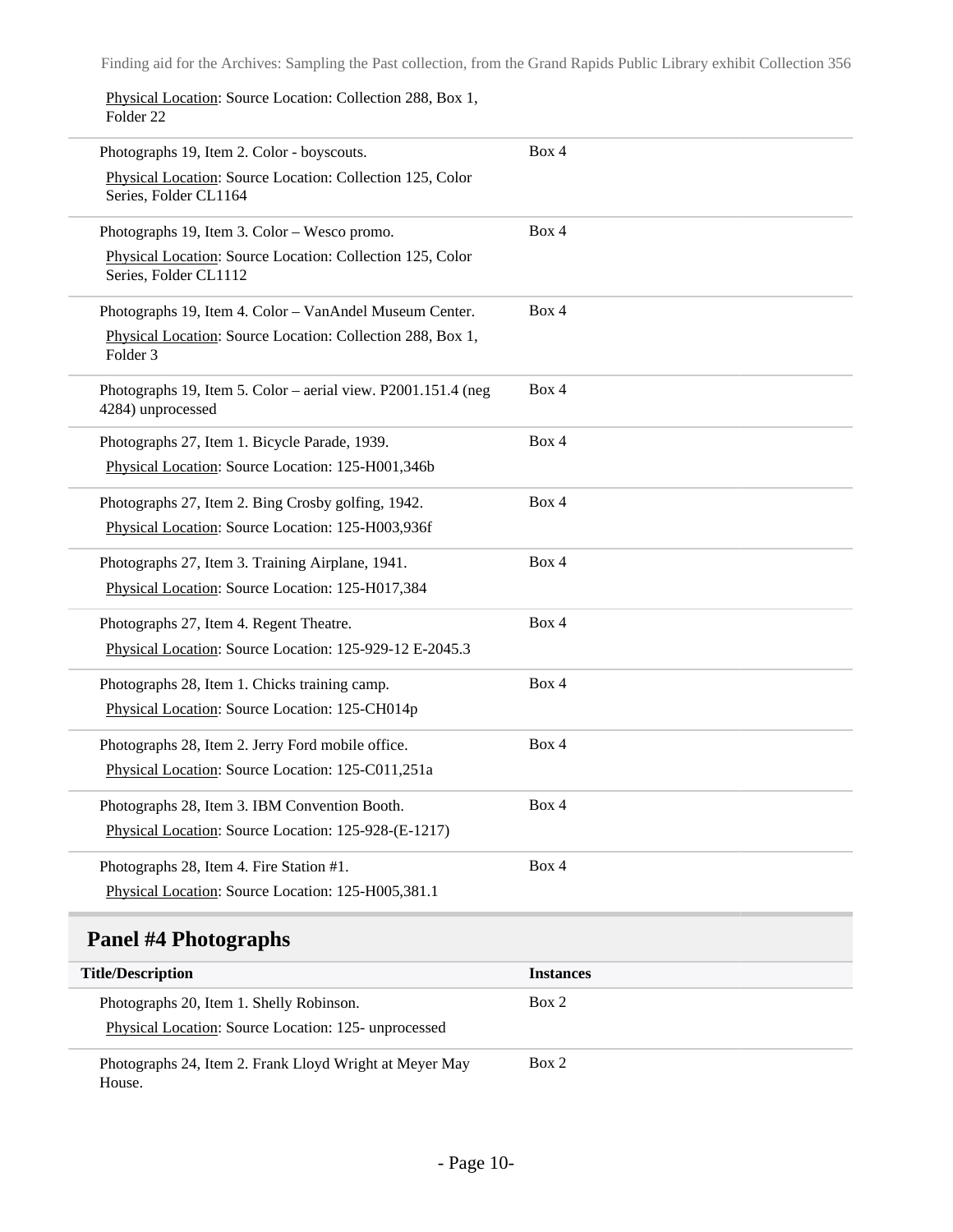#### Physical Location: Source Location: 125-H020,152

| Photographs 25, Item 3. Madison Square 1950.<br>Physical Location: Source Location: 125-H010,575            | Box 2 |
|-------------------------------------------------------------------------------------------------------------|-------|
| Photographs 26, Item 4. Jess Elsters baseball team.<br>Physical Location: Source Location: 125-C018,447     | Box 2 |
| Photographs 21, Item 1. Grand Haven lighthouse, 1950.<br>Physical Location: Source Location: 125-H006,693   | Box 3 |
| Photographs 22, Item 2. Lampshade lady.<br>Physical Location: Source Location: 125-c007,892a                | Box 3 |
| Photographs 23, Item 3. LaPard Bros./Horseradish Twins.<br>Physical Location: Source Location: 125-H005,336 | Box 3 |

### <span id="page-10-0"></span>**Panel #5 Diaries/Letters**

i.

| <b>Title/Description</b>                                                           | <b>Instances</b> |
|------------------------------------------------------------------------------------|------------------|
| Diaries/Letters 1, Item 1. Avery Gilleo photo.                                     | Box 1            |
| Physical Location: Source Location: Collection 198, Box 2,<br>Folder <sub>22</sub> |                  |
| Diaries/Letters 2, Item 2. Eleanore Gilleo (Alten) photo.                          | Box 1            |
| Physical Location: Source Location: Collection 198, Box 2,<br>Folder <sub>22</sub> |                  |
| Diaries/Letters 3, Item 3. Gilleo letters and envelope.                            | Box 1            |
| Physical Location: Source Location: Collection 198, Box 1,<br>Folder <sub>2</sub>  |                  |
| Diaries/Letters 4, Item 4. No Description.                                         | Box 1            |
| Diaries/Letters 5, Item 5. No Description.                                         | Box 1            |
| Diaries/Letters 6, Item 6. No Description.                                         | Box 1            |
| Diaries/Letters 7, Item 7. No Description.                                         | Box 1            |
| Diaries/Letters 8, Item 8. Gilleo letter/hotel de la mediterranee.                 | Box 1            |
| Diaries/Letters 9, Item 1. Richmond letter to J. Ball.                             | Drawer FF        |
| Physical Location: Source Location: Collection 44, Box 13,<br>Folder 367           |                  |
| Diaries/Letters 9, Item 2. Richmond letter to J. Ball, 1858.                       | Drawer FF        |
| Physical Location: Source Location: Collection 44, Box 13,<br>Folder 368           |                  |
| Diaries/Letters 9, Item 3. Rebecca Richmond diary page (civil<br>war).             | Drawer FF        |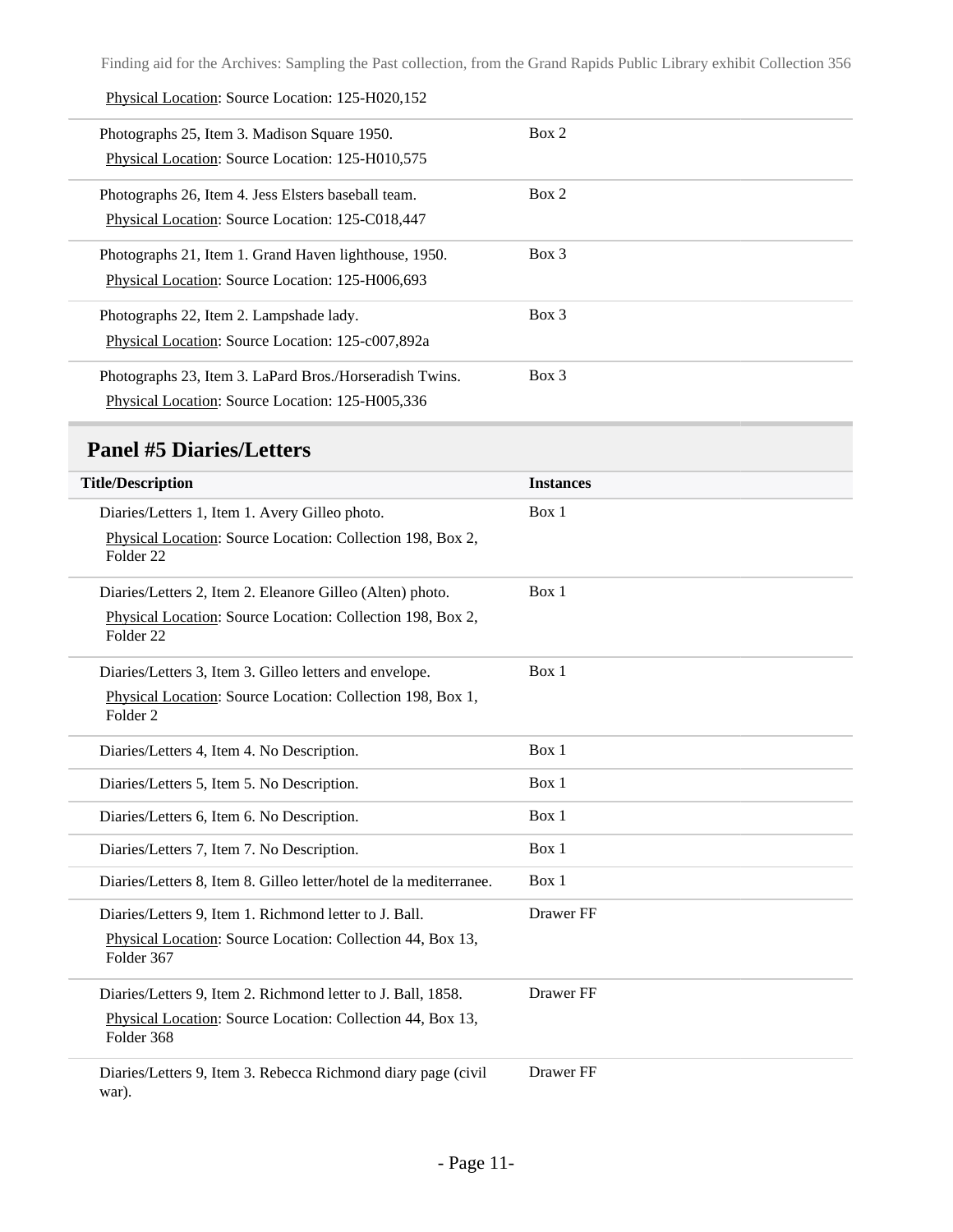Physical Location: Source Location: Collection 94, Box 5A,

| Folder <sub>2</sub>                                                              |                  |
|----------------------------------------------------------------------------------|------------------|
| Diaries/Letters 9, Item 4. Rebecca Richmond diary page (busy<br>busy).           | Drawer FF        |
| Physical Location: Source Location: Collection 94, Box 5A,<br>Folder 4           |                  |
| Diaries/Letters 9, Item 5. John Ball Journal.                                    | Drawer FF        |
| Physical Location: Source Location: Collection 44, Box 26,<br>Folder 543.5       |                  |
| Diaries/Letters 9, Item 6. John Ball handwritten page.                           | Drawer FF        |
| Physical Location: Source Location: Collection 44, Box 26,<br>Folder 538         |                  |
| Diaries/Letters 9, Item 7. John Ball portrait.                                   | Drawer FF        |
| Physical Location: Source Location: Collection 18, Box 3,<br>Folder 3            |                  |
| <b>Panel #6 Postcards</b>                                                        |                  |
| <b>Title/Description</b>                                                         | <b>Instances</b> |
| Postcards 1, Item 1. Greetings from G.R.                                         | Drawer FF        |
| Physical Location: Source Location: Collection 78, Box 2,<br>Folder <sub>7</sub> |                  |
| Postcards 1, Item 2. Stickley factory.                                           | Drawer FF        |
| Physical Location: Source Location: Collection 78, Box 3,<br>Folder 87.25        |                  |
| Postcards 1, Item 3. Post Office.                                                | Drawer FF        |
| Physical Location: Source Location: Collection 78, Box 4,<br>Folder 13           |                  |
| Postcards 1, Item 4. Kite photo over G.R.                                        | Drawer FF        |
| Physical Location: Source Location: Collection 78, Box 3,<br>Folder 1            |                  |
| Postcards 1, Item 5. Grand River, 1659.                                          | Drawer FF        |
| Physical Location: Source Location: Collection 78, Box 2,<br>Folder 9            |                  |
| Postcards 1, Item 6. Cement Bridge.                                              | Drawer FF        |

Physical Location: Source Location: Collection 78, Box 1, Folder 22 Postcards 1, Item 7. No. 9 Engine House.

Physical Location: Source Location: Collection 78, Box 1, Folder 58.5

Postcards 1, Item 8. City Market. Drawer FF

<span id="page-11-0"></span> $\overline{a}$ 

Drawer FF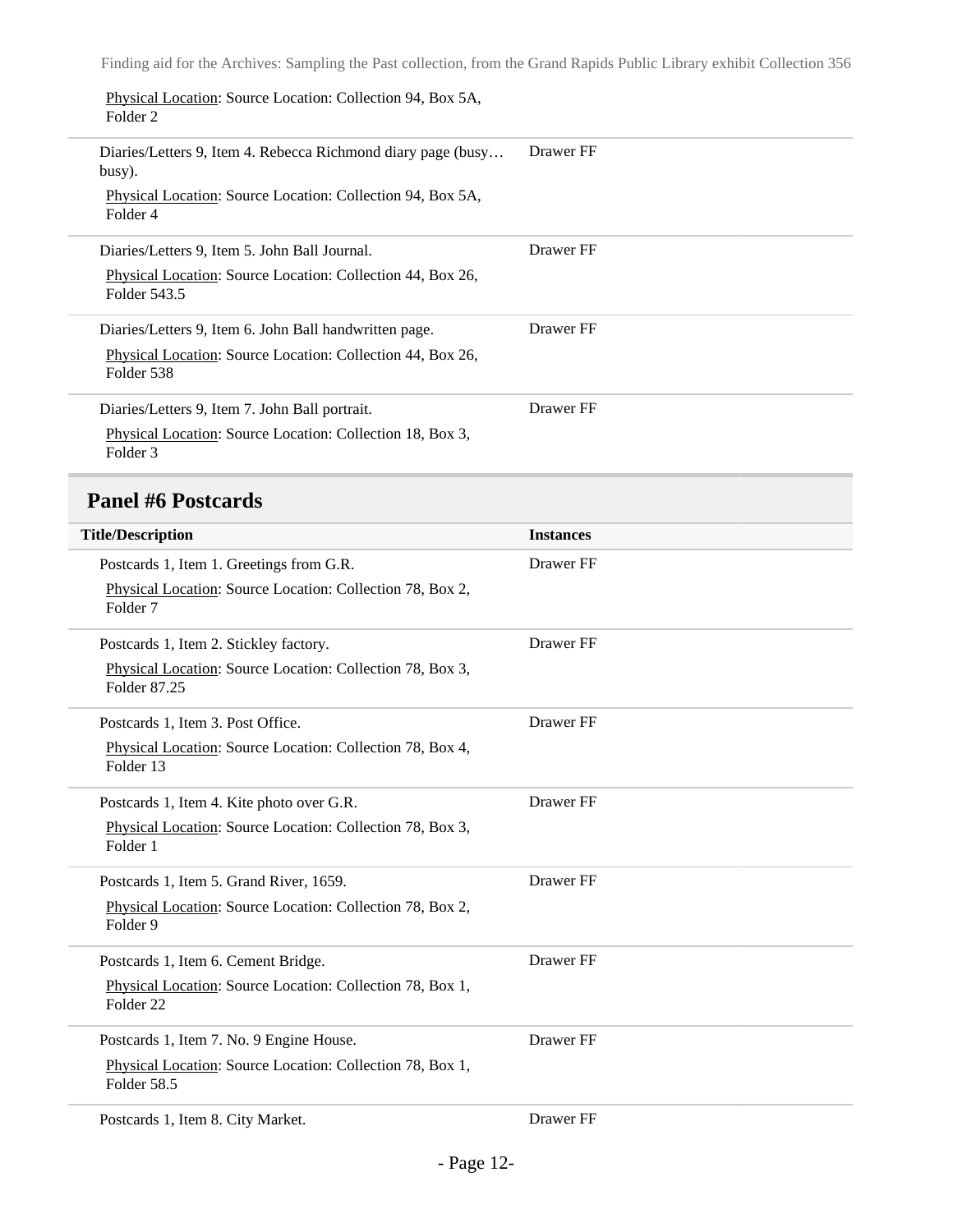Physical Location: Source Location: Collection 78, Box 1, Folder 43

| Postcards 1, Item 9. Mt. Calvary Cemetary.                                        | Drawer FF |
|-----------------------------------------------------------------------------------|-----------|
| Physical Location: Source Location: Collection 78, Box 3,<br>Folder 11.5          |           |
| Postcards 1, Item 10. Theological School.                                         | Drawer FF |
| Physical Location: Source Location: Collection 78, Box 4,<br>Folder <sub>3</sub>  |           |
| Postcards 1, Item 11. Stratford Arms.                                             | Drawer FF |
| Physical Location: Source Location: Collection 78, Box 3,<br>Folder 87.75         |           |
| Postcards 1, Item 12. Division St.                                                | Drawer FF |
| Physical Location: Source Location: Collection 78, Box 1,<br>Folder 54.5          |           |
| Postcards 1, Item 13. Seminary Calvin College.                                    | Drawer FF |
| Physical Location: Source Location: Collection 78, Box 1,<br>Folder 30            |           |
| Postcards 1, Item 14. Mr. Rademacher w/horse.                                     | Drawer FF |
| Physical Location: Source Location: Collection 78, Box 3,<br>Folder 44            |           |
| Postcards 1, Item 15. Dwight Lydel hatchery.                                      | Drawer FF |
| Physical Location: Source Location: Collection 78, Box 1,<br>Folder <sub>64</sub> |           |
| Postcards 1, Item 16. Smith grocer.                                               | Drawer FF |
| Physical Location: Source Location: Collection 78, Box 3,<br>Folder 74            |           |
| Postcards 1, Item 17. American Seating Co.                                        | Drawer FF |
| Physical Location: Source Location: Collection 78, Box 1,<br>Folder 5             |           |
| Postcards 1, Item 18. Leonard Ave.                                                | Drawer FF |
| Physical Location: Source Location: Collection 78, Box 2,<br>Folder 51            |           |
| Postcards 1, Item 19. Berkey/Gay furn. Factory.                                   | Drawer FF |
| Physical Location: Source Location: Collection 78, Box 1,<br>Folder 15            |           |
| Postcards 1, Item 20. Oakwood Manor.                                              | Drawer FF |
| Physical Location: Source Location: Collection 78, Box 3,<br>Folder 22.5          |           |
| Postcards 1, Item 21. Soldier's Memorial.                                         | Drawer FF |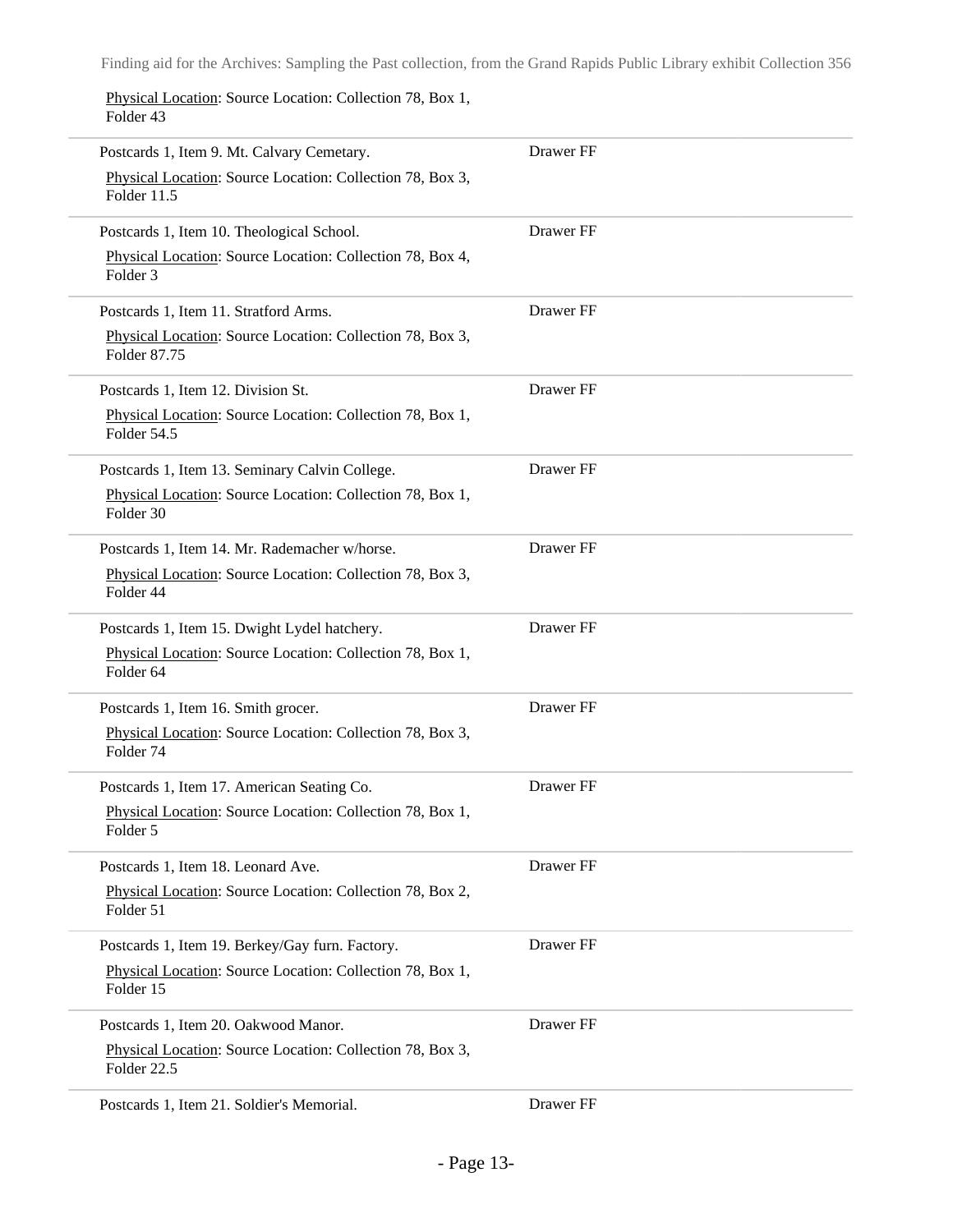Physical Location: Source Location: Collection 78, Box 1, Folder 74

| Postcards 1, Item 22. National City Bank.                                           | Drawer FF |
|-------------------------------------------------------------------------------------|-----------|
| Physical Location: Source Location: Collection 78, Box 1,<br>Folder 91              |           |
| Postcards 1, Item 23. Franklin pavilion/pool.                                       | Drawer FF |
| Physical Location: Source Location: Collection 78, Box 1,<br>Folder 71              |           |
| Postcards 1, Item 24. Garfield pk. Lodge.                                           | Drawer FF |
| Physical Location: Source Location: Collection 78, Box 1,<br>Folder 76              |           |
| Postcards 2, Item 1. Sempre Giovanni.                                               | Drawer FF |
| Physical Location: Source Location: Collection 78, Box 2.5,<br>Folder 64            |           |
| Postcards 2, Item 2. G.R. City Hall.                                                | Drawer FF |
| Physical Location: Source Location: Collection 78, Box 1,<br>Folder 42              |           |
| Postcards 2, Item 3. Just Coming Out.                                               | Drawer FF |
| Physical Location: Source Location: Collection 78, Box 1,<br>Folder 49              |           |
| Postcards 2, Item 4. Fox Deluxe.                                                    | Drawer FF |
| Physical Location: Source Location: Collection 89, Box 2,<br>Folder 37              |           |
| Postcards 2, Item 5. Herrick Pianos.                                                | Drawer FF |
| Physical Location: Source Location: Collection 78, Box 2,<br>Folder <sub>22</sub>   |           |
| Postcards 2, Item 6. Cody Cafeteria.                                                | Drawer FF |
| Physical Location: Source Location: Collection 78, Box 1,<br>Folder 44.5            |           |
| Postcards 2, Item 7. Bell telephone.                                                | Drawer FF |
| Physical Location: Source Location: Collection 78, Box 2.5,<br>Folder <sub>71</sub> |           |
| Postcards 2, Item 8. Voigt Milling.                                                 | Drawer FF |
| Physical Location: Source Location: Collection 78, Box 4,<br>Folder 21              |           |
| Postcards 2, Item 9. Richmond Pk. Pool.                                             | Drawer FF |
| Physical Location: Source Location: Collection 78, Box 3,<br>Folder 63.25           |           |
| Postcards 2, Item 10. Reeds Lake/Ramona.                                            | Drawer FF |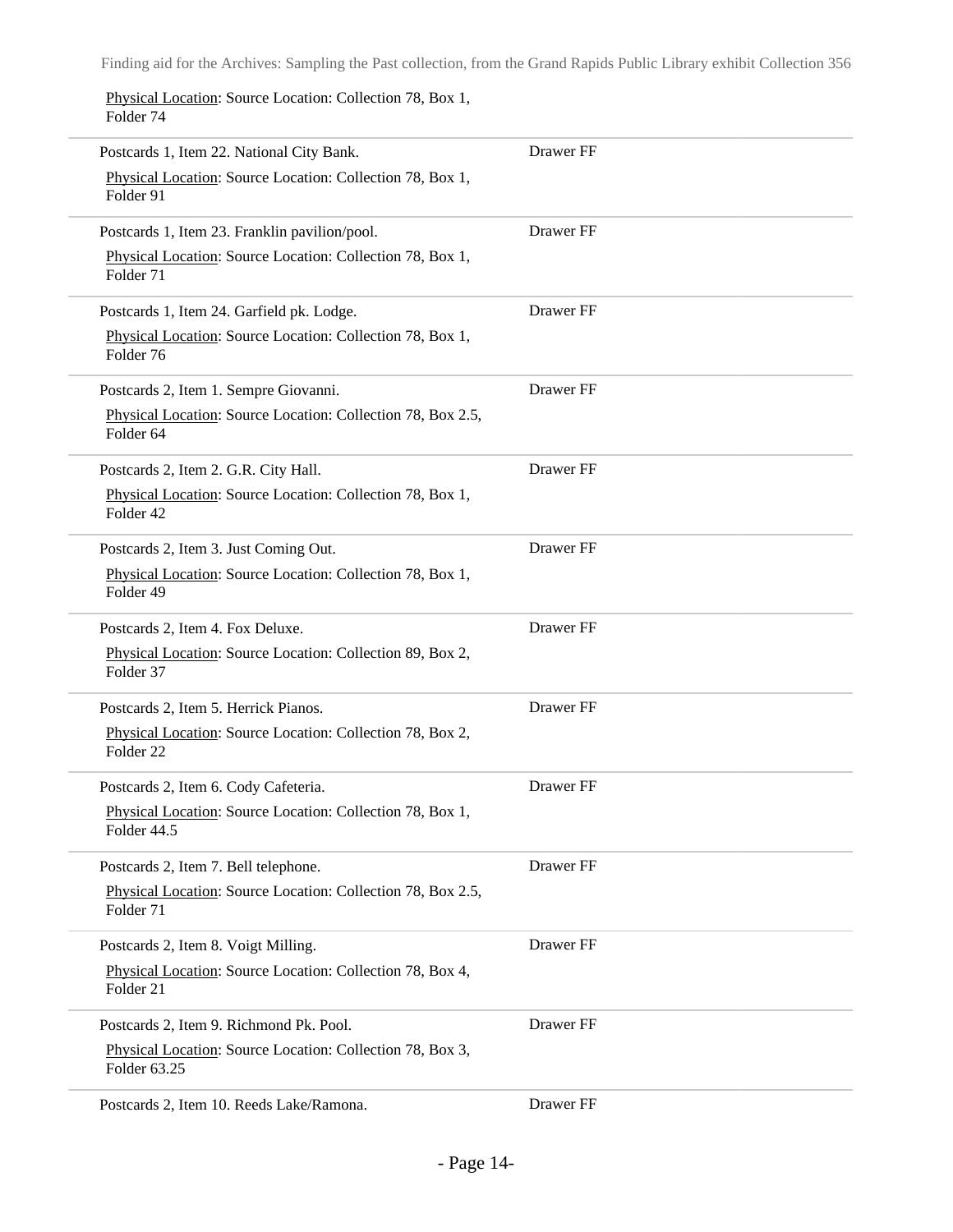Physical Location: Source Location: Collection 78, Box 3, Folder 58

i,

i,

 $\overline{\phantom{0}}$ 

| Postcards 2, Item 11. Charles Manor.                                     | Drawer FF |
|--------------------------------------------------------------------------|-----------|
| Physical Location: Source Location: Collection 78, Box 1,<br>Folder 40.5 |           |
| Postcards 2, Item 12. Wood TV.                                           | Drawer FF |
| Physical Location: Source Location: Collection 78, Box 4,<br>Folder 40   |           |
| Postcards 2, Item 13. Jim Williams Motor Hotel.                          | Drawer FF |
| Physical Location: Source Location: Collection 78, Box 2,<br>Folder 33   |           |
| Postcards 2, Item 14. Pantlingd Hotel.                                   | Drawer FF |
| Physical Location: Source Location: Collection 78, Box 3,<br>Folder 33   |           |
| Postcards 2, Item 15. Hotel Cody.                                        | Drawer FF |
| Physical Location: Source Location: Collection 78, Box 1,<br>Folder 15   |           |
| Postcards 2, Item 16. Blodgett Hosp.                                     | Drawer FF |
| Physical Location: Source Location: Collection 78, Box 1,<br>Folder 18   |           |
| Postcards 2, Item 17. Monroe Ave.                                        | Drawer FF |
| Physical Location: Source Location: Collection 78, Box 4,<br>Folder 21   |           |
| Postcards 3, Item 1. Jerry Ford.                                         | Drawer FF |
| Physical Location: Source Location: Collection 78, Box 3,<br>Folder 40   |           |
| Postcards 3, Item 2. Vandenburg Center.                                  | Drawer FF |
| Physical Location: Source Location: Collection 78, Box 4,<br>Folder 18   |           |
| Postcards 3, Item 3. Kent County Airport.                                | Drawer FF |
| Physical Location: Source Location: Collection 78, Box 2,<br>Folder 38   |           |
| Postcards 3, Item 4. Softwater Swimming.                                 | Drawer FF |
| Physical Location: Source Location: Collection 78, Box 3,<br>Folder 74.5 |           |
| Postcards 3, Item 5. Aerial view of G.R.                                 | Drawer FF |
| Physical Location: Source Location: Collection 78, Box 2,<br>Folder 5    |           |
| Postcards 3, Item 6. G.R. Mich.                                          | Drawer FF |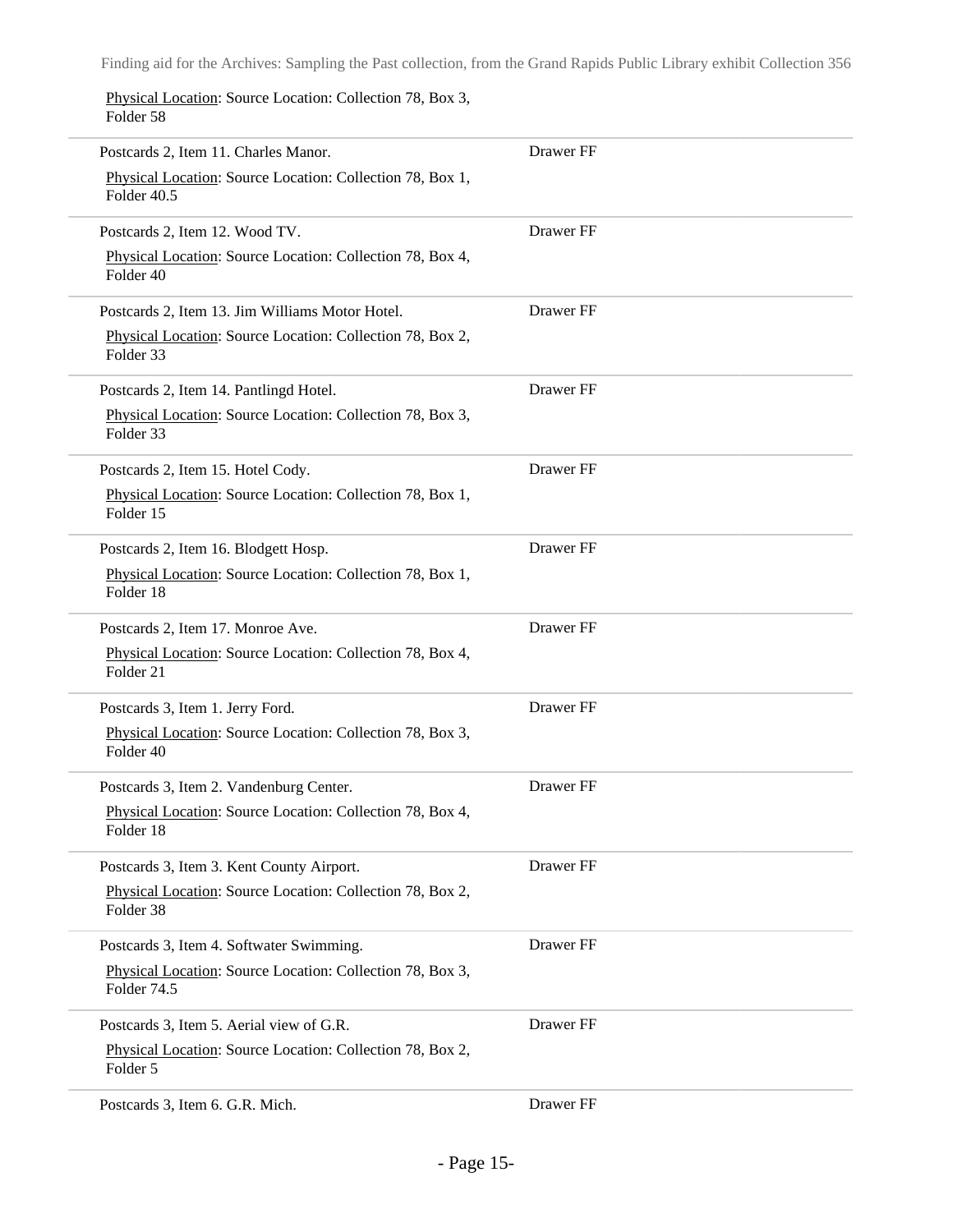Physical Location: Source Location: Collection 78, Box 3, Folder 7

<span id="page-15-0"></span>

| Postcards 3, Item 7. J. Ball Park Zoo.                                            | Drawer FF        |
|-----------------------------------------------------------------------------------|------------------|
| Physical Location: Source Location: Collection 78, Box 2,<br>Folder 13            |                  |
| Postcards 3, Item 8. G. Ford Museum. Unprocessed                                  | Drawer FF        |
| Postcards 3, Item 9. Grand Center.                                                | Drawer FF        |
| Physical Location: Source Location: Collection 78, Box 1,<br>Folder <sub>79</sub> |                  |
| Postcards 3, Item 10. Calder.                                                     | Drawer FF        |
| Physical Location: Source Location: Collection 78, Box 2,<br>Folder 40            |                  |
| Postcards 3, Item 11. Amway Grand. Unprocessed                                    | Drawer FF        |
| Panel #7 Art                                                                      |                  |
| <b>Title/Description</b>                                                          | <b>Instances</b> |
| Art 2, Item 1. Frederick Church – girl w/sheep. 228 in<br>processing              | Box 1            |
| Art 6, Item 2. Lois Lenski – illustrations.                                       | Box 1            |
| Physical Location: Source Location: Collection 224, Box 27.5                      |                  |
| Art 7, Item 3. No Description                                                     | Box 1            |
| Art 9, Item 4. Alexander Calder - two headed woman.                               | Box 1            |
| Physical Location: Source Location: Collection 001, Letter #9                     |                  |
| Art 11, Item 5. Paul Collins - woman. 4th floor atrium                            | Box 1            |
| Art 1, Item 1. Rev. J. Booth – river scene.                                       | Box 2            |
| Physical Location: Source Location: Collection 224, Box 10,<br>Folder 333         |                  |
| Art 3, Item 2. Frederick Church – Knowledge is Power.<br>VanderVeen Center        | Box 2            |
| Art 4, Item 3. William Howe Foote - street scene. Boardroom                       | Box 2            |
| Art 5, Item 4. Mathias Alten - landscape w/house. Boardroom                       | Box 2            |
| Art 10, Item 6. Reynold Weidenaar - industry workers. 4th floor<br>atrium         | Box 2            |
| Panel #8 Maps                                                                     |                  |

<span id="page-15-1"></span>

| <b>Title/Description</b>        | <b>Instances</b> |
|---------------------------------|------------------|
| Maps 1, Item 1. Interstate map. | <b>Box</b>       |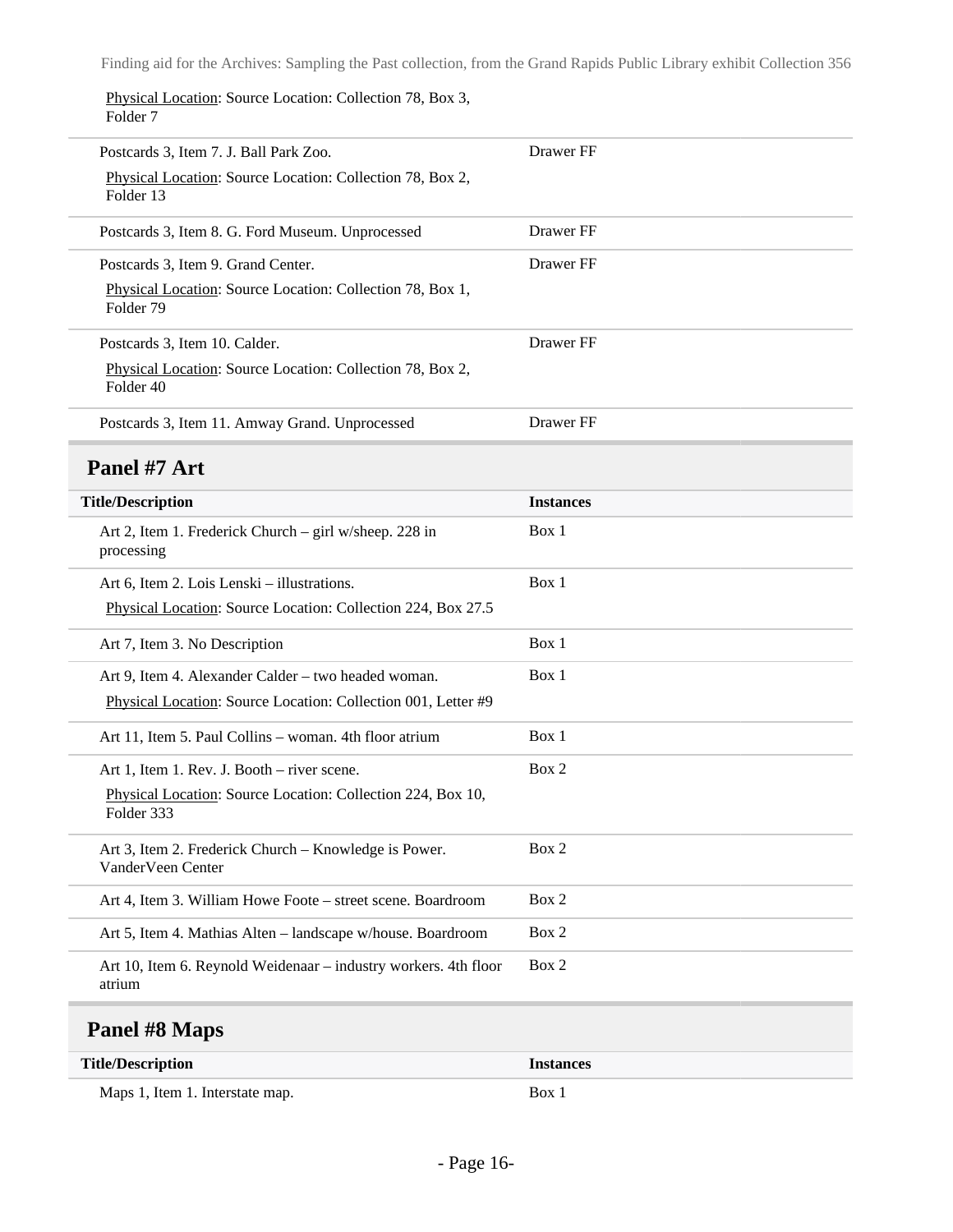Physical Location: Source Location: Collection 240, Box 1, Folder 57.5

| Maps 1, Item 2. No Description                       | Box 1     |
|------------------------------------------------------|-----------|
| Maps 11, Item 1. W. Mich recreation map. Unprocessed | Drawer FF |
| Maps 12, Item 2. Michigan literary map. Duplicate    | Drawer FF |

## <span id="page-16-0"></span>**Panel #9 Maps**

| <b>Title/Description</b>                                                              | <b>Instances</b> |
|---------------------------------------------------------------------------------------|------------------|
| Maps 14, Item 1. Saugatuck Harbor. Gt Lks/Mich/Folder 1                               | Box 2            |
| Maps 17, Item 2. G.R.&I Railroad Map. Mich. Railroad<br>maps/1800-1899/folder 1       | Box 2            |
| Maps 19, Item 1. G.R. Aerial, 1858.                                                   | $Box$ 3          |
| Maps 13, Item 1. Great Lakes, 1755 (French)                                           | Box 4            |
| Maps 15, Item 2. Commonwealth picture map                                             | Box 4            |
| Maps 16, Item 3. Finney Mission Lands. 240 FF; Kent<br>County/1880 - 1960/Finney Maps | Box 4            |

## <span id="page-16-1"></span>**Panel #10 Furniture Catalogs**

| <b>Title/Description</b>                                               | <b>Instances</b> |
|------------------------------------------------------------------------|------------------|
| Furniture Catalogs 1, Item 1. History of Furn. Strike.                 | Box 1            |
| Physical Location: Source Location: Collection 233, Box 1              |                  |
| Furniture Catalogs 2, Item 2. No Description                           | Box 1            |
| Furniture Catalogs 3, Item 3. Reflections – G.R. Chair.<br>Unprocessed | Box 1            |
| Furniture Catalogs 4, Item 4. unprocessed                              | Box 1            |
| Furniture Catalogs 5, Item 5. No Description                           | Box 1            |
| Furniture Catalogs 6, Item 6. National Retail Furn. Dealers.           | Box 1            |
| Physical Location: Source Location: Collection 233, Box 1.5            |                  |
| Furniture Catalogs 7, Item 7. No Description                           | Box 1            |
| Furniture Catalogs 8, Item 8. Berkey/Gay Sleeping Room Suite.          | Box 1            |
| Physical Location: Source Location: Collection 232, Box 10.5           |                  |
| Furniture Catalogs 9, Item 9. No Description                           | Box 1            |
| Furniture Catalogs 10, Item 10. No Description                         | Box 1            |
| Furniture Catalogs 13, Item 1. G.R. Furn. Exposition.                  | Box 2            |
| Physical Location: Source Location: Collection 233, Box 6              |                  |
| Furniture Catalogs 15, Item 2. Imperial Messenger.                     | Box 2            |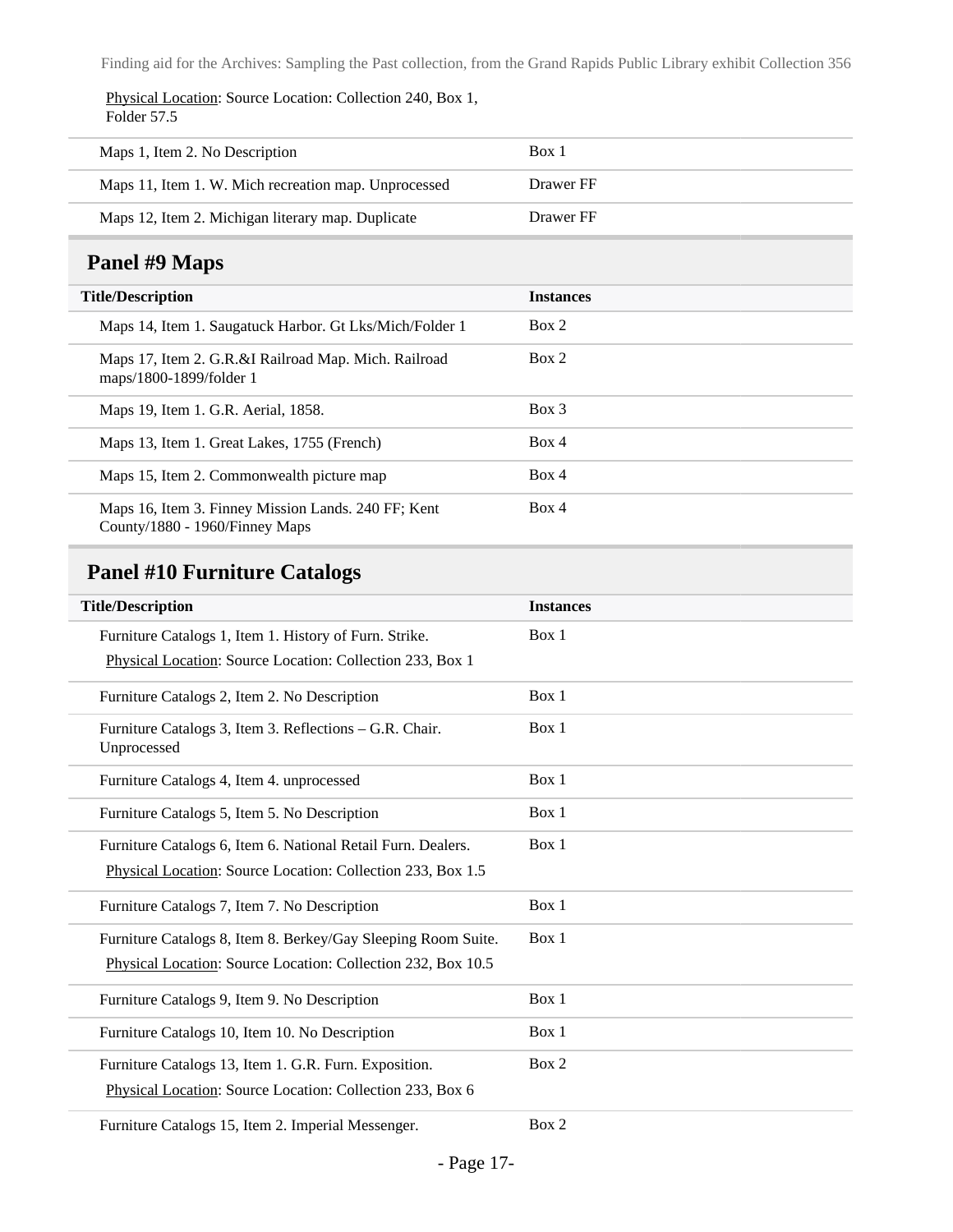Physical Location: Source Location: Collection 233, Box 2

| Furniture Catalogs 14, Item 1. Berkey/GayFurn. Style Book.<br>Physical Location: Source Location: Collection 232, Box 10,<br>Folder 1              | $Box$ 3 |
|----------------------------------------------------------------------------------------------------------------------------------------------------|---------|
| Furniture Catalogs 16, Item 2. Kindred Styles.<br>Physical Location: Source Location: Collection 233, Box 16,<br>Folder 3                          | $Box$ 3 |
| Furniture Catalogs 12, Item 1. Office and Home.<br>Physical Location: Source Location: Collection 232, Box 2                                       | Box 4   |
| Furniture Catalogs 12, Item 2. Passing in Review - Hart Mirror<br>& Plate. Unprocessed                                                             | Box 4   |
| Furniture Catalogs 11, Item 1. Berkey/Gay Selection of Furn.<br>Physical Location: Source Location: Collection 232, Box 10,<br>Folder <sub>8</sub> | Box 5   |
| Furniture Catalogs 11, Item 2. Bissell Twin Display.<br>Physical Location: Source Location: Collection 246, Box 1,<br>Folder 14                    | Box 5   |
| Furniture Catalogs 11, Item 3. Carved Oak English Furn.<br>unprocessed                                                                             | Box 5   |

## <span id="page-17-0"></span>**Panel #11 Trade Catalogs**

| <b>Title/Description</b>                                                          | <b>Instances</b> |
|-----------------------------------------------------------------------------------|------------------|
| Trade Catalogs 1, Item 1. Dickinson Bros. Printers.                               | Box 1            |
| Physical Location: Source Location: Collection 246, Box 2,<br>Folder <sub>7</sub> |                  |
| Trade Catalogs 3, Item 2. Hannah & Son Leghorns.                                  | Box 1            |
| Physical Location: Source Location: Collection 246, Box 4,<br>Folder 4            |                  |
| Trade Catalogs 2, Item 1. Dickinson Bros. Printers.                               | Box 2            |
| Physical Location: Source Location: Collection 246, Box 2,<br>Folder 7            |                  |
| Trade Catalogs 4, Item 2. Hannah & Son Leghorns.                                  | Box 2            |
| Physical Location: Source Location: Collection 246, Box 4,<br>Folder 4            |                  |
| Trade Catalogs 5, Item 3. G.R. Growers Inc. – tomato.                             | Box 2            |
| Physical Location: Source Location: Collection 246, Box 3,<br>Folder 6            |                  |
| Trade Catalogs 6, Item 1. York Instruments.                                       | Box 4            |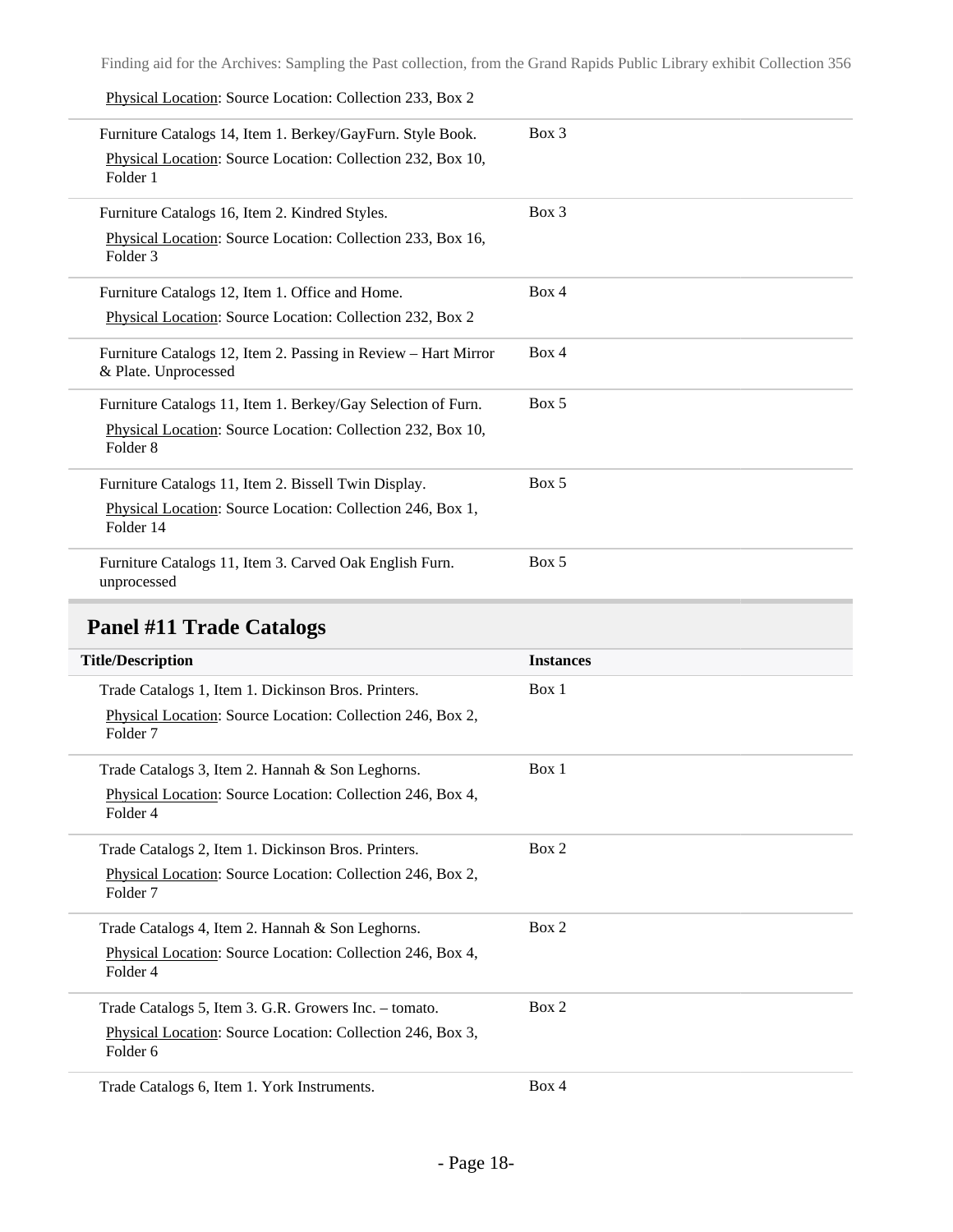Physical Location: Source Location: Collection 246, Box 7, Folder 26

| Trade Catalogs 6, Item 2. Rouge Rex.                                              | Box 4 |
|-----------------------------------------------------------------------------------|-------|
| Physical Location: Source Location: Collection 246, Box 4,<br>Folder 10           |       |
| Trade Catalogs 6, Item 3. Criterion - Corl, Knott Co.                             | Box 4 |
| Physical Location: Source Location: Collection 246, Box 2,<br>Folder 5            |       |
| Trade Catalogs 6, Item 4. Austin Car Co.                                          | Box 4 |
| Physical Location: Source Location: Collection 246, Box 1,<br>Folder <sub>8</sub> |       |
| Trade Catalogs 7, Item 1. Drill Grinders.                                         | Box 4 |
| Physical Location: Source Location: Collection 246, Box 2,<br>Folder 13           |       |
| Trade Catalogs 7, Item 2. Saw & Knife - Baldwin, Tuthill,<br>Bolton.              | Box 4 |
| Physical Location: Source Location: Collection 246, Box 1,<br>Folder 1            |       |
| Trade Catalogs 7, Item 3. G.R. Brass Co.                                          | Box 4 |
| Physical Location: Source Location: Collection 246, Box 3,<br>Folder 1.5          |       |
| Trade Catalogs 8, Item 1. Wallpaper - Carlyle.                                    | Box 4 |
| Physical Location: Source Location: Collection 246, Box 2,<br>Folder 4            |       |
| Trade Catalogs 8, Item 2. Dick Brink.                                             | Box 4 |
| Physical Location: Source Location: Collection 246, Box 2,<br>Folder 6            |       |
| Trade Catalogs 8, Item 3. Bixby Office Supply.                                    | Box 4 |
| Physical Location: Source Location: Collection 246, Box 2,<br>Folder 1            |       |

## <span id="page-18-0"></span>**Panel #12 Yearbooks (collection 316)**

| <b>Title/Description</b>                                       | <b>Instances</b> |
|----------------------------------------------------------------|------------------|
| Yearbooks 1, Item 1. song and cover; Ottawa Hills, 1929        | Box 1            |
| Yearbooks 2, Item 2. No Description                            | Box 1            |
| Yearbooks 3, Item 3. Legend '44 (Ottawa Hills)                 | Box 1            |
| Yearbooks 4, Item 4. The Beacon (Davis Tech, 1930)             | Box 1            |
| Yearbooks 5, Item 5. orange block print-academics; Davis Tech, | Box 1            |

1935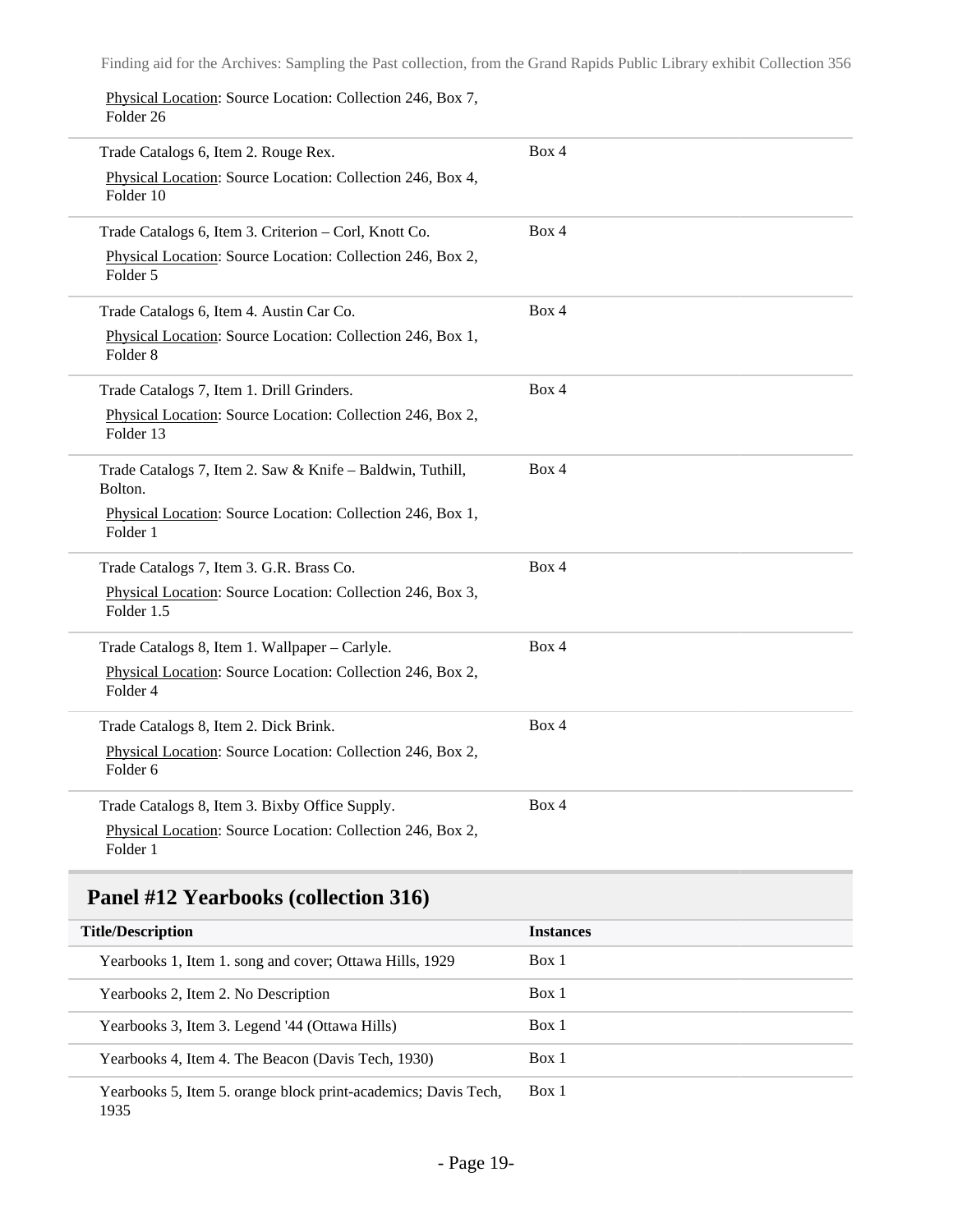| Yearbooks 6, Item 6. Manteion 1900 (GR High)                      | Box 1 |
|-------------------------------------------------------------------|-------|
| Yearbooks 7, Item 7. Editorial Board (GR High, 1900)              | Box 1 |
| Yearbooks 8, Item 8. Arthur Vandenberg; G.R. High, 1900           | Box 1 |
| Yearbooks 9, Item 9. Constance Rourke; Central, 1902              | Box 1 |
| Yearbooks 10, Item 10. Alphean 1902 (Central HS)                  | Box 1 |
| Yearbooks 11, Item 11. Central High School, 1902                  | Box 1 |
| Yearbooks 12, Item 12. Central 1931                               | Box 1 |
| Yearbooks 13, Item 13. Gerald Ford; Central, 1931 (Safe Box)      | Box 1 |
| Yearbooks 14, Item 14. HELIOS(Central 1936)                       | Box 1 |
| Yearbooks 15, Item 15. Betty Bloomer; Central, 1936 (Safe<br>Box) | Box 1 |
| Yearbooks 16, Item 16. THE 1942 MEMOIR (GR Christian)             | Box 1 |
| Yearbooks 17, Item 17. J. Van Andel; G.R. Christian, 1942         | Box 1 |
| Yearbooks 18, Item 18. Roger B. Chaffie; Central, 1952            | Box 1 |
| Yearbooks 19, Item 19. CLASS OF '53                               | Box 1 |
| Yearbooks 20, Item 20. Al Greene; South High, 1964                | Box 1 |
| Yearbooks 21, Item 21. Chris Van Allsburg; East G.R., 1967        | Box 1 |
| Yearbooks 22, Item 22. INTERLOCHEN                                | Box 1 |

## <span id="page-19-0"></span>**Panel #13 Serials/Periodicals**

| <b>Title/Description</b>                                                               | <b>Instances</b> |
|----------------------------------------------------------------------------------------|------------------|
| Serials/Periodicals 6, Item 1. Nuggets.                                                | Box 1            |
| Physical Location: Source Location: Collection 285, Box 18,<br>Folder 6                |                  |
| Serials/Periodicals 7, Item 2. No Description                                          | Box 1            |
| Serials/Periodicals 8, Item 3. No Description                                          | Box 1            |
| Serials/Periodicals 9, Item 4. No Description                                          | Box 1            |
| Serials/Periodicals 1, Item 1. Snap.                                                   | Box 2            |
| Physical Location: Source Location: Collection 285, Box 14,<br>Folder 1                |                  |
| Serials/Periodicals 2, Item 2. Motor News.                                             | Box 2            |
| Physical Location: Source Location: Collection 285, Box 13,<br>Folder 9                |                  |
| Serials/Periodicals 3, Item 3. Carefree Days. No DescriptionC"<br>in periodical stacks | Box 2            |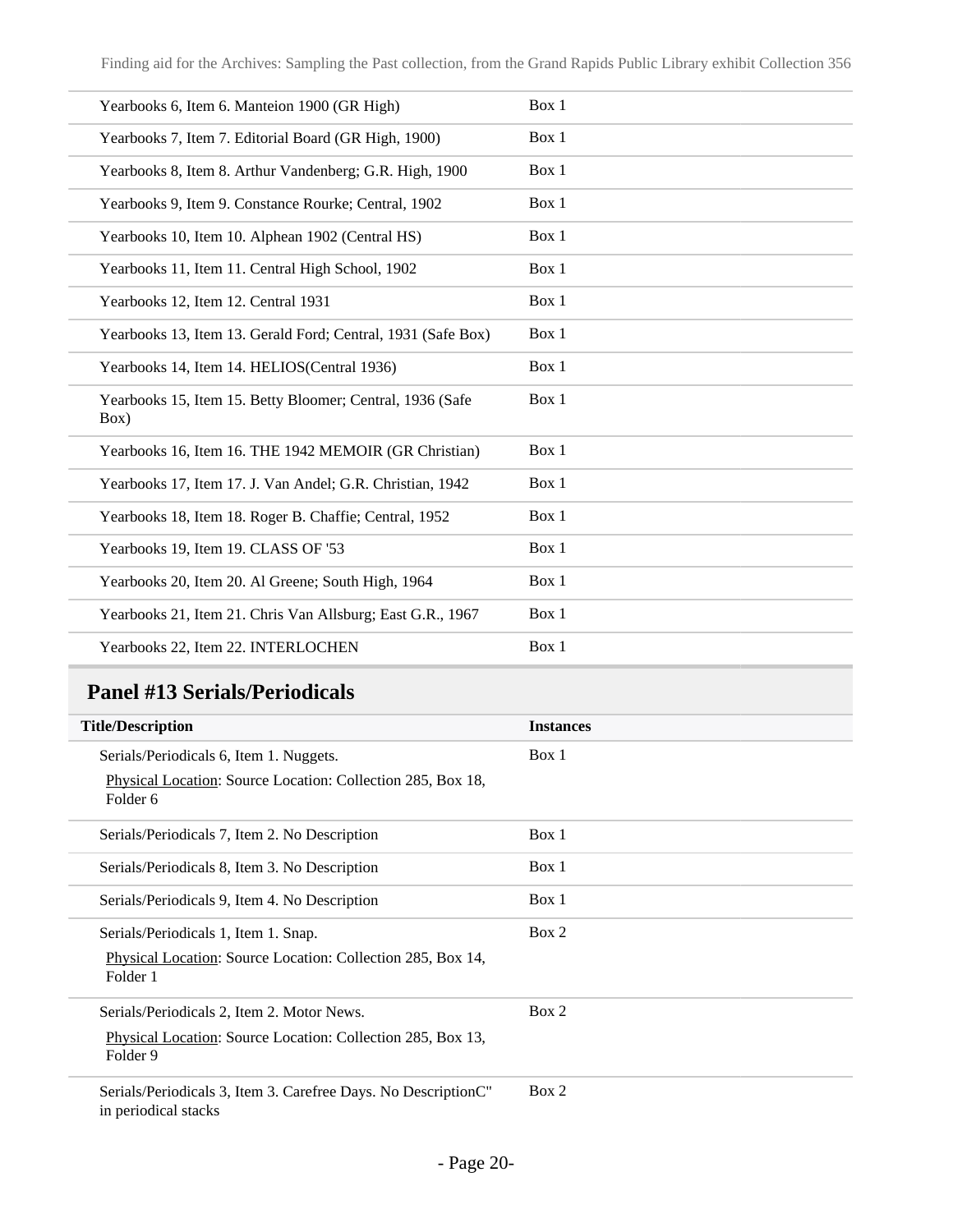| Serials/Periodicals 4, Item 4. Michigan Challenge.                                 | Box 2 |
|------------------------------------------------------------------------------------|-------|
| Physical Location: Source Location: Collection 285, Box 11,<br>Folder <sub>3</sub> |       |
| Serials/Periodicals 5, Item 5. Mummy.                                              | Box 2 |
| Physical Location: Source Location: Collection 285, Box 13,<br>Folder 11           |       |
| Serials/Periodicals 10, Item 6. Modern Medicine.                                   | Box 2 |
| Physical Location: Source Location: Collection 285, Box 12,<br>Folder 11           |       |
| Serials/Periodicals 11, Item 7. Powers Periodical.                                 | Box 2 |
| Physical Location: Source Location: Collection 285, Box 13,<br>Folder 17           |       |
| Serials/Periodicals 13, Item 1. Brush & Pail.                                      | Box 4 |
| Physical Location: Source Location: Collection 285, Box 6,<br>Folder 17            |       |
| Serials/Periodicals 13, Item 2. Shoe & Rubber.                                     | Box 4 |
| Physical Location: Source Location: Collection 285, Box 18,<br>Folder 11           |       |
| Serials/Periodicals 13, Item 3. Motor Topics.                                      | Box 4 |
| Physical Location: Source Location: Collection 285, Box 13,<br>Folder 10           |       |
| Serials/Periodicals 12, Item 1. Michigan Ornithological.                           | Box 5 |
| Physical Location: Source Location: Collection 285, Box 11,<br>Folder 13           |       |
| Serials/Periodicals 12, Item 2. Imprint.                                           | Box 5 |
| Physical Location: Source Location: Collection 285, Box 10.5                       |       |
| Serials/Periodicals 12, Item 3. Anishnabe.                                         | Box 5 |
| Physical Location: Source Location: Collection 285, Box 2.3                        |       |
| Serials/Periodicals 12, Item 4. Searchlight.                                       | Box 5 |
| Physical Location: Source Location: Collection 285, Box 17,<br>Folder 4            |       |
| Serials/Periodicals 12, Item 5. Woman.                                             | Box 5 |
| Physical Location: Source Location: Collection 36, Box 1,<br>Folder 12             |       |
| Serials/Periodicals 12, Item 6. Art in Architecture.                               | Box 5 |
| Physical Location: Source Location: Collection 285, Box 5,<br>Folder 14            |       |
| Serials/Periodicals 12, Item 7. The Log.                                           | Box 5 |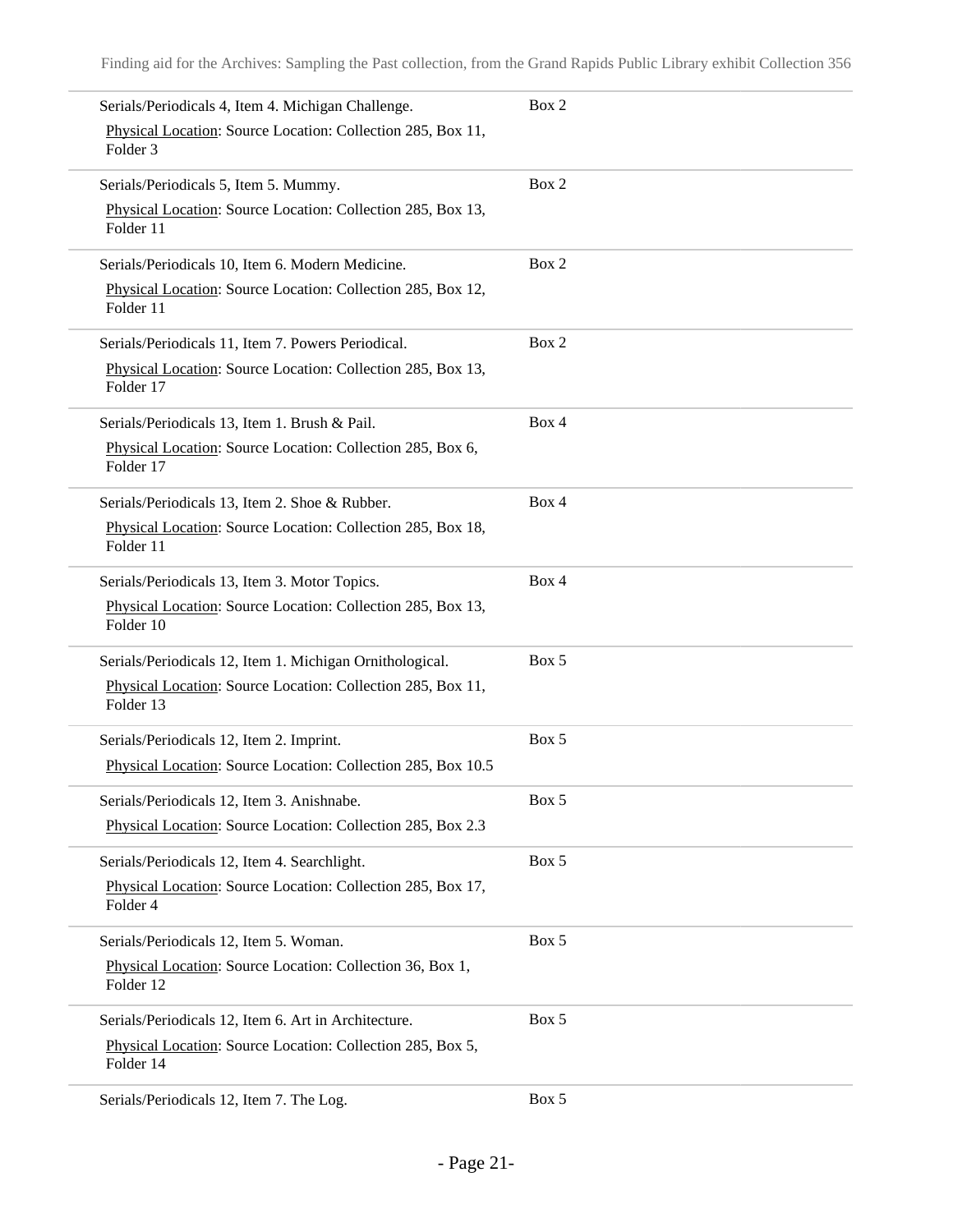Physical Location: Source Location: Collection 285, Box 10, Folder 6

## <span id="page-21-0"></span>**Panel #14 Sheet Music**

| <b>Title/Description</b>                                                          | <b>Instances</b> |
|-----------------------------------------------------------------------------------|------------------|
| Sheet Music 1, Item 1. Friedrich Building – photograph.                           | Box 1            |
| Physical Location: Source Location: Collection 15, Box 3,<br>Folder <sub>2</sub>  |                  |
| Sheet Music 4, Item 2. Friedrich contract.                                        | Box 1            |
| Physical Location: Source Location: Collection 15, Box 1,<br>Folder <sub>21</sub> |                  |
| Sheet Music 2, Item 1. Friedrich Music Journal.                                   | Box 2            |
| Physical Location: Source Location: Collection 15, Box 2,<br>Folder 12            |                  |
| Sheet Music 3, Item 2. Friedrich Music Journal.                                   | Box 2            |
| Physical Location: Source Location: Collection 15, Box 2,<br>Folder 12            |                  |
| Sheet Music 5, Item, 1. Alsation Rose.                                            | Box 5            |
| Physical Location: Source Location: Collection 235, Box 1,<br>Folder <sub>6</sub> |                  |
| Sheet Music 5, Item, 2. Carnival of Fun.                                          | Box 5            |
| Physical Location: Source Location: Collection 235, Box 1,<br>Folder <sub>2</sub> |                  |
| Sheet Music 5, Item, 3. Grand Triumph.                                            | Box 5            |
| Physical Location: Source Location: Collection 235, Box 1,<br>Folder 4            |                  |
| Sheet Music 5, Item, 4. Boo Hoo.                                                  | Box 5            |
| Physical Location: Source Location: Collection 235, Box 1,<br>Folder 0.5          |                  |
| Sheet Music 5, Item, 5. I Want to Go Back to Mich.                                | Box 5            |
| Physical Location: Source Location: Collection 235, Box 1,<br>Folder 11           |                  |
| Sheet Music 5, Item, 6. Under the Train.                                          | Box 5            |
| Physical Location: Source Location: Collection 248, Box 4                         |                  |
| Sheet Music 5, Item, 7. Moonbeams on the Lake.                                    | Box 5            |
| Physical Location: Source Location: Collection 235, Box 1,<br>Folder 16           |                  |
| Sheet Music 5, Item, 8. Sweet Little MaryJane.                                    | Box 5            |

- Page 22-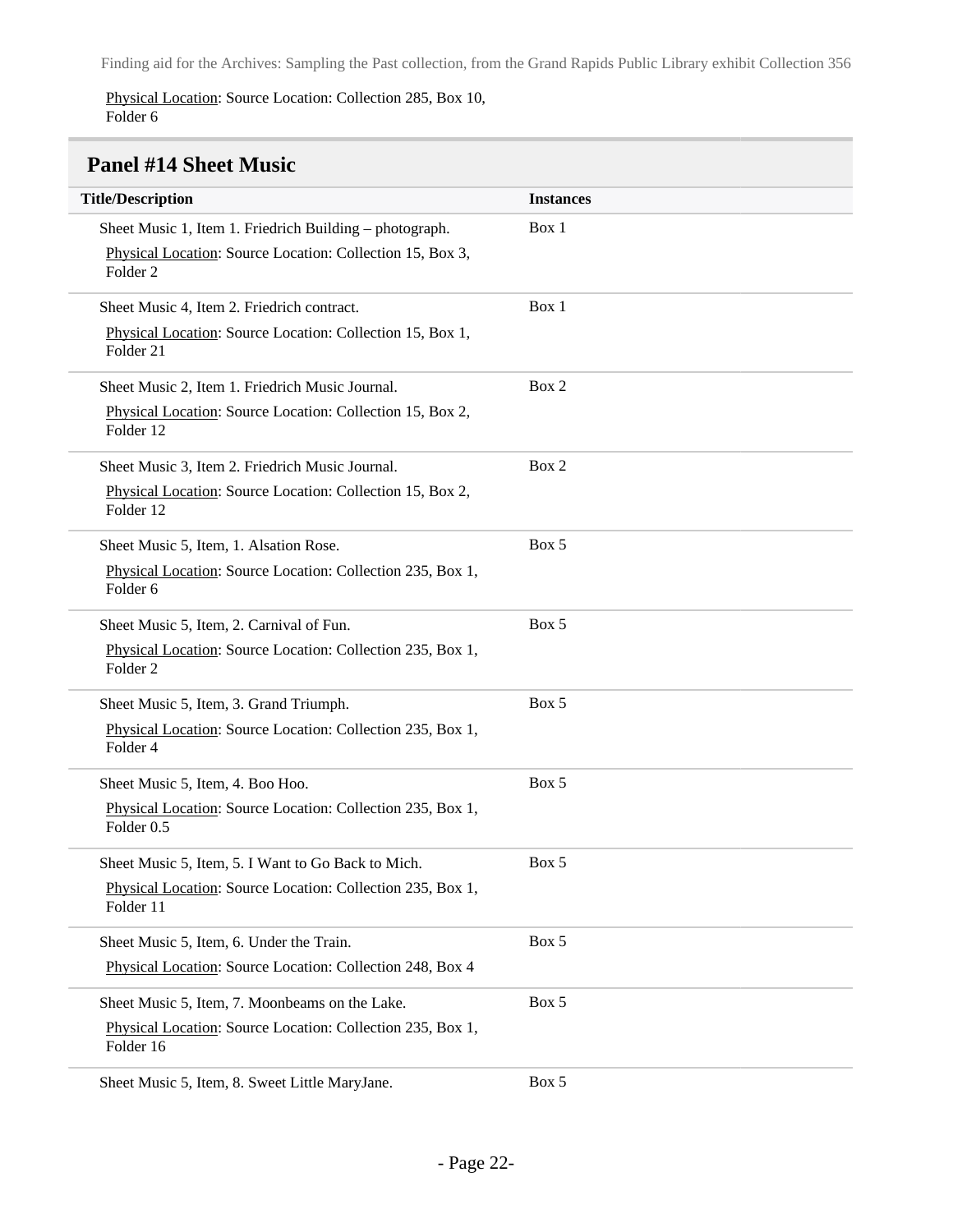Physical Location: Source Location: Collection 235, Box 1, Folder 21.5

Sheet Music 5, Item, 9. Michigan's Own Song. Physical Location: Source Location: Collection 235, Box 1, Folder 14

Box 5

### <span id="page-22-0"></span>**Panel #15 Oral History**

<span id="page-22-1"></span>

| <b>Title/Description</b>                                                         | <b>Instances</b> |
|----------------------------------------------------------------------------------|------------------|
| Oral History 1, Item 1. Tree that Never Dies. M970.474 T714                      | Box 1            |
| Oral History 1, Item 2, Item 2. Medicine Lodge.                                  | Box 1            |
| Oral History 1, Item 3, Item 3. From Saigon to Sanctuary                         | Box 1            |
| Oral History 1, Item 4, Item 4. THE GIRLS OF SUMMER                              | Box 1            |
| Oral History 1, Item 5, Item 5. Las Voces de la Communidad.                      | Box 1            |
| Physical Location: Source Location: Collection 292, Box 1,<br>Folder 6           |                  |
| Oral History 1, Item 6, Item 6. No Description                                   | Box 1            |
| Oral History 7, Item 1. Helen Claytor - photograph.                              | Box 5            |
| Physical Location: Source Location: Collection 113, Box 3,<br>Folder 18          |                  |
| Oral History 7, Item 2. No Description                                           | Box 5            |
| Oral History 7, Item 3. Bob Raz.                                                 | Box 5            |
| Physical Location: Source Location: Collection 109, Box 10.5,<br>Folder 21.5     |                  |
| Oral History 7, Item 4. Bob Raz transcript/1979.                                 | Box 5            |
| Physical Location: Source Location: Collection 166, Box 6,<br>Folder 33          |                  |
| Oral History 7, Item 5. Bob Raz transcript/2004. 339                             | Box 5            |
| Panel #16 Ephemera                                                               |                  |
| <b>Title/Description</b>                                                         | <b>Instances</b> |
| Ephemera 1, Item 1. Escape Nuclear Bombing.                                      | Box 1            |
| Physical Location: Source Location: Collection 216, Box 1,<br>Folder 37          |                  |
| Ephemera 6, Item 2. Pere Marquette Cafe Car Menu.                                | Box 1            |
| Physical Location: Source Location: Collection 37, Box 4,<br>Folder <sub>7</sub> |                  |
| Ephemera 7, Item 3. COMPLIMENTARY PASS                                           | Box 1            |
| Ephemera 8, Item 4. BE CAREFUL                                                   | Box 1            |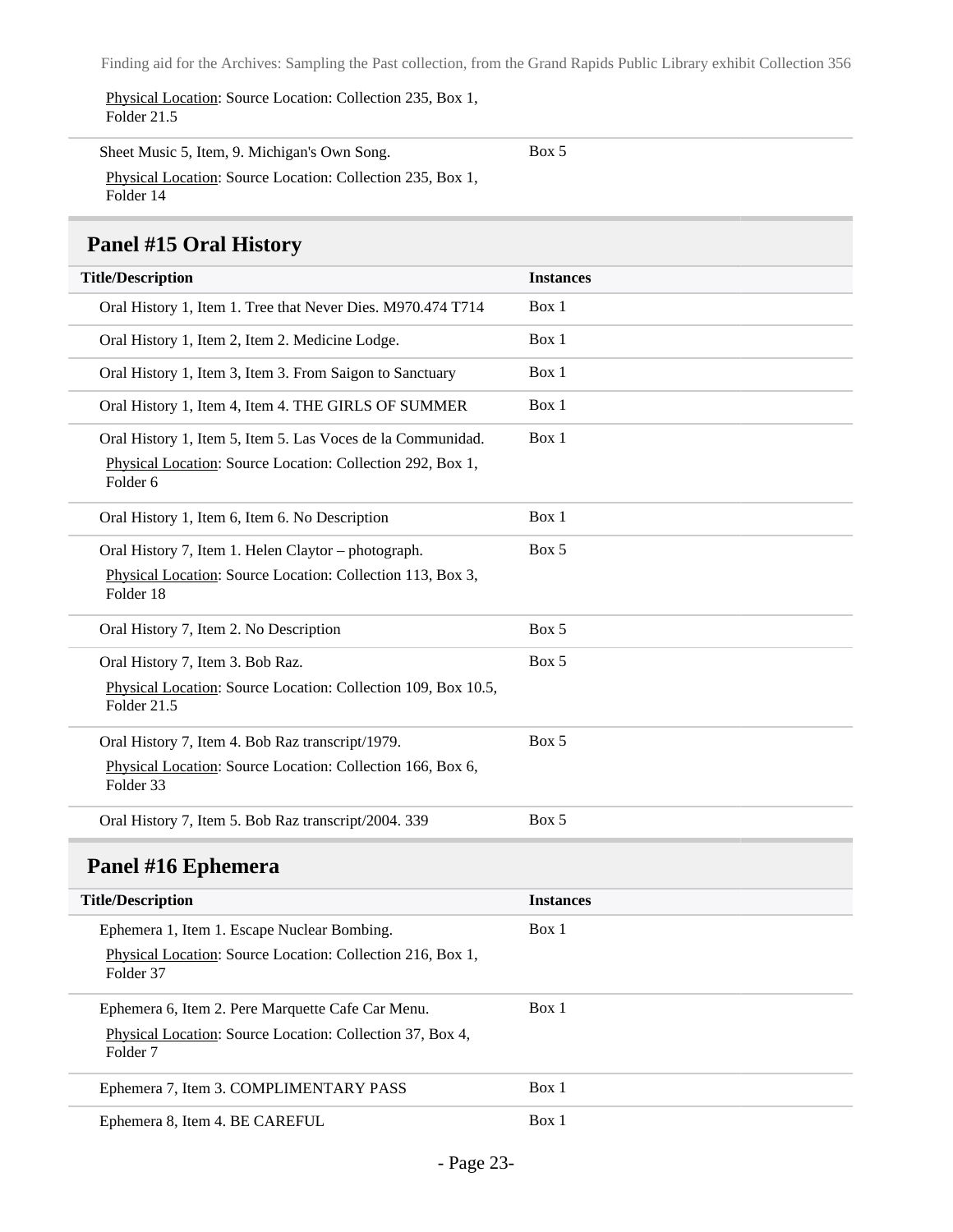| Ephemera 10, Item 5. Rep. State Convention.                                        | Box 1 |
|------------------------------------------------------------------------------------|-------|
| Physical Location: Source Location: Collection 216                                 |       |
| Ephemera 11, Item 6. Morton House calendar - elfs.                                 | Box 1 |
| Physical Location: Source Location: Collection 216, Box 3                          |       |
| Ephemera 12, Item 7. Scripp money.                                                 | Box 1 |
| Physical Location: Source Location: Collection 67, Box 2,<br>Folder 4              |       |
| Ephemera 13, Item 8. G.R. Business University.                                     | Box 1 |
| Physical Location: Source Location: Collection 216, Box 15.5                       |       |
| Ephemera 14, Item 9. Furn. Manufacturers - wood menu.                              | Box 1 |
| Physical Location: Source Location: Collection 233, Box 1.5                        |       |
| Ephemera 15, Item 10. No Description                                               | Box 1 |
| Ephemera 18, Item 11. Chinnicks menu.                                              | Box 1 |
| Physical Location: Source Location: Collection 216, Box 10.5                       |       |
| Ephemera 19, Item 12. Pantlind menu.                                               | Box 1 |
| Physical Location: Source Location: Collection 216, Box 10.5                       |       |
| Ephemera 2, Item 1. Escape Nuclear Bombing.                                        | Box 2 |
| Physical Location: Source Location: Collection 216, Box 1,<br>Folder 37            |       |
| Ephemera 3, Item 2. Bissel House.                                                  | Box 2 |
| Physical Location: Source Location: Collection 216, Box 12                         |       |
| Ephemera 4, Item 3. G.R. Herald calender.                                          | Box 2 |
| Physical Location: Source Location: Collection 289, Box 5,<br>Folder 33            |       |
| Ephemera 5, Item 4. Victory Girls calender.                                        | Box 2 |
| Physical Location: Source Location: Collection 289, Box 5,<br>Folder <sub>41</sub> |       |
| Ephemera 9, Item 5. Rep. State Convention.                                         | Box 2 |
| Physical Location: Source Location: Collection 216                                 |       |
| Ephemera 16, Item 6. Chinnicks menu.                                               | Box 2 |
| Physical Location: Source Location: Collection 216, Box 10.5                       |       |
| Ephemera 17, Item 7. G.R. Boom Co.                                                 | Box 2 |
| Physical Location: Source Location: Collection 216, Box 10.5                       |       |

<span id="page-23-0"></span>**Title/Description Instances**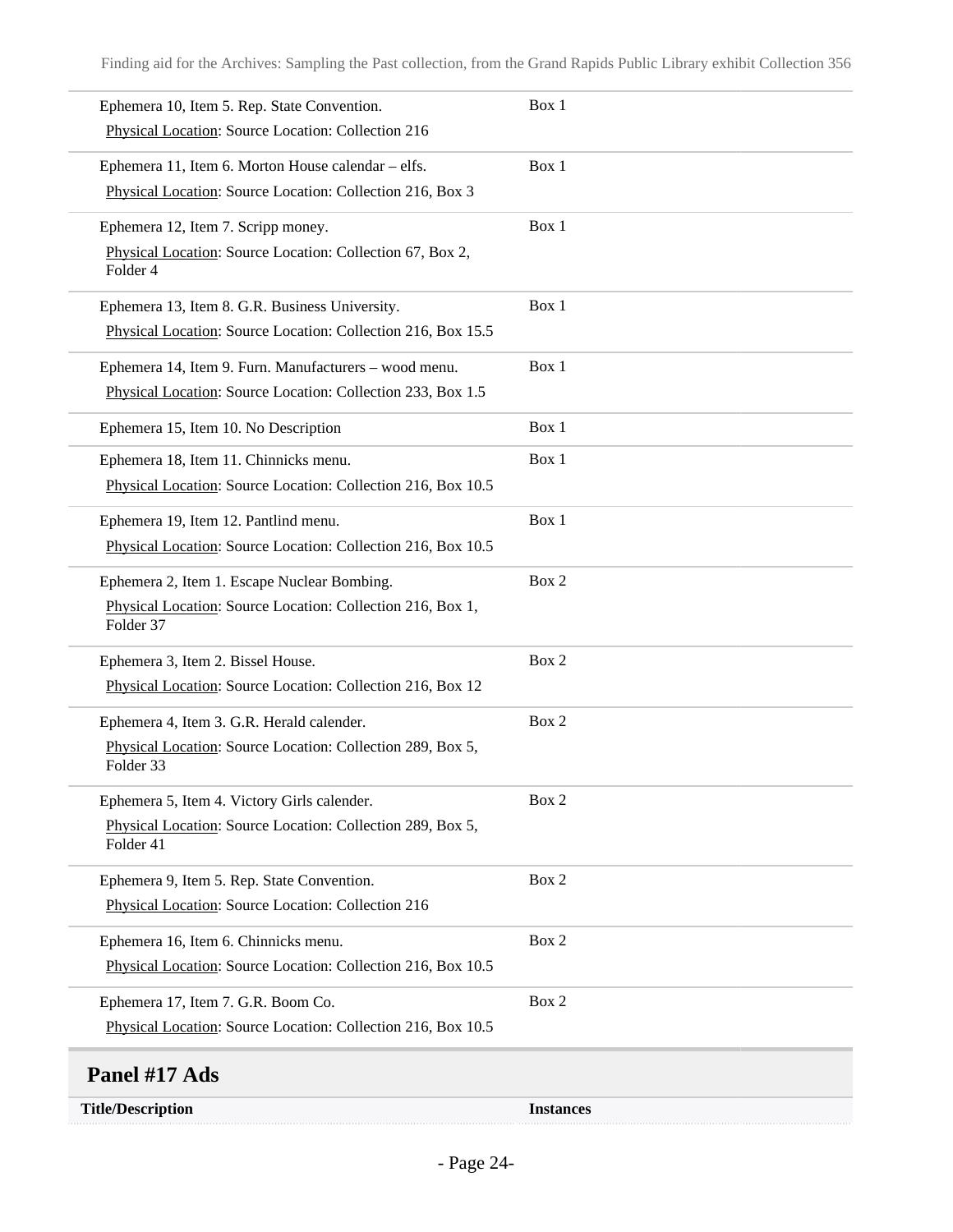| Ads 1, Item 1. G.R. Manufacturing fan.                      | Box 1 |
|-------------------------------------------------------------|-------|
| Physical Location: Source Location: Collection 302, Box 1   |       |
| Ads 2, Item 1. M. Ehrman boots.                             | Box 2 |
| Physical Location: Source Location: Collection 302, Box 1   |       |
| Ads 3, Item 2. H.A. Olney Staple & Grocery.                 | Box 2 |
| Physical Location: Source Location: Collection 302, Box 1   |       |
| Ads 4, Item 1. Roller Champion.                             | Box 4 |
| Physical Location: Source Location: Collection 302, Box 1   |       |
| Ads 4, Item 2. Alabastine.                                  | Box 4 |
| Physical Location: Source Location: Collection 216, Box 9.1 |       |
| Ads 5, Item 1. Harrison Wagon.                              | Box 4 |
| Physical Location: Source Location: Collection 216, Box 9.4 |       |
| Ads 5, Item 2. Crozier Bros.                                | Box 4 |
| Physical Location: Source Location: Collection 302, Box 1   |       |
| Ads 5, Item 3. Alfred J. Brown.                             | Box 4 |
| Physical Location: Source Location: Collection 302, Box 1   |       |
| Ads 5, Item 4. Gus Williams.                                | Box 4 |
| Physical Location: Source Location: Collection 302, Box 1   |       |
| Ads 5, Item 5. Wegner's - Uncle Sam.                        | Box 4 |
| Physical Location: Source Location: Collection 302, Box 1   |       |
| Ads 5, Item 6. Solar Tips.                                  | Box 4 |
| Physical Location: Source Location: Collection 302, Box 1   |       |
| Ads 5, Item 7. Columbia Steel Wind Farm.                    | Box 4 |
| Physical Location: Source Location: Collection 302, Box 1   |       |
| Ads 5, Item 8. Packard Orchestral Organ/Ft. Wayne Organ.    | Box 4 |
| Physical Location: Source Location: Collection 302, Box 1   |       |
| Ads 5, Item 9. Chas. Bodenstein/Bring in your legs.         | Box 4 |
| Physical Location: Source Location: Collection 302, Box 1   |       |
| Ads 6, Item 1. Herpolsheimer - cut outs.                    | Box 4 |
| Physical Location: Source Location: Collection 302, Box 1   |       |
| Ads 6, Item 2. Round Oak Stove.                             | Box 4 |
| Physical Location: Source Location: Collection 302, Box 1   |       |
| Ads 6, Item 3. Julius Friedrich.                            | Box 4 |
| Physical Location: Source Location: Collection 302, Box 1   |       |
| Ads 6, Item 4. Appel Bros.                                  | Box 4 |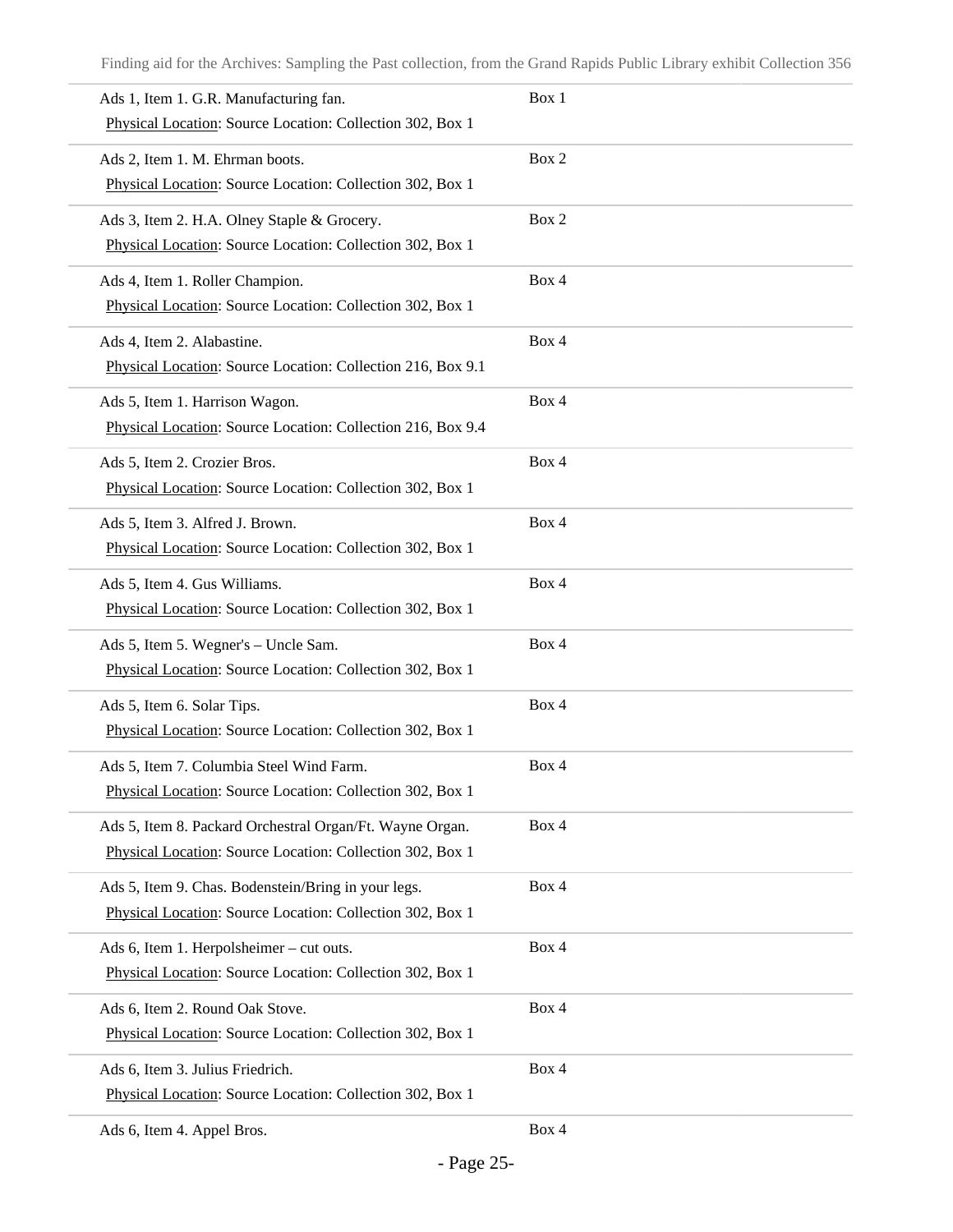Physical Location: Source Location: Collection 302, Box 1

### <span id="page-25-0"></span>**Panel #18 Programs**

| <b>Title/Description</b>                                                | <b>Instances</b> |
|-------------------------------------------------------------------------|------------------|
| Program 1, Item 1. G.R. Homecoming.                                     | Box 1            |
| Physical Location: Source Location: Collection 216, Box 19              |                  |
| Program 2, Item 2. Nat. Amer. Women's Suffrage.                         | Box 1            |
| Physical Location: Source Location: Collection 216, Box 12              |                  |
| Program 3, Item 3. No Description                                       | Box 1            |
| Program 4, Item 4. Citizen's Memorial.                                  | Box 1            |
| Physical Location: Source Location: Collection 216, Box 19              |                  |
| Program 5, Item 5. No Description                                       | Box 1            |
| Program 6, Item 6. Labor Day Program, 1902.                             | Box 1            |
| Physical Location: Source Location: Collection 38, Box 1,<br>Folder 10  |                  |
| Program 7, Item 7. St. Patrick Day.                                     | Box 1            |
| Physical Location: Source Location: Collection 216, Box 13              |                  |
| Program 8, Item 8. Park Day.                                            | Box 1            |
| Physical Location: Source Location: Collection 216, Box 19              |                  |
| Program 9, Item 9. G.R. Driving Club.                                   | Box 1            |
| Physical Location: Source Location: Collection 216, Box 12              |                  |
| Program 12, Item 10. Ramona Theatre - Blonde Typewriters.               | Box 1            |
| Physical Location: Source Location: Collection 248, Box 1,<br>Folder 33 |                  |
| Program 10, Item 1. Duke Ellington.                                     | Box 5            |
| Physical Location: Source Location: Collection 235, Box 10              |                  |
| Program 10, Item 2. Brown Bag Folk Concerts.                            | Box 5            |
| Physical Location: Source Location: Collection 235, Box 10              |                  |
| Program 10, Item 3. Opera House Grand Concert.                          | Box 5            |
| Physical Location: Source Location: Collection 235, Box 10              |                  |
| Program 10, Item 4. Schubert Club.                                      | Box 5            |
| Physical Location: Source Location: Collection 235, Box 9               |                  |
| Program 10, Item 5. Third Annual New World Series.                      | Box 5            |
| Physical Location: Source Location: Collection 235, Box 10              |                  |
| Program 10, Item 6. G.R. Symphony.                                      | Box 5            |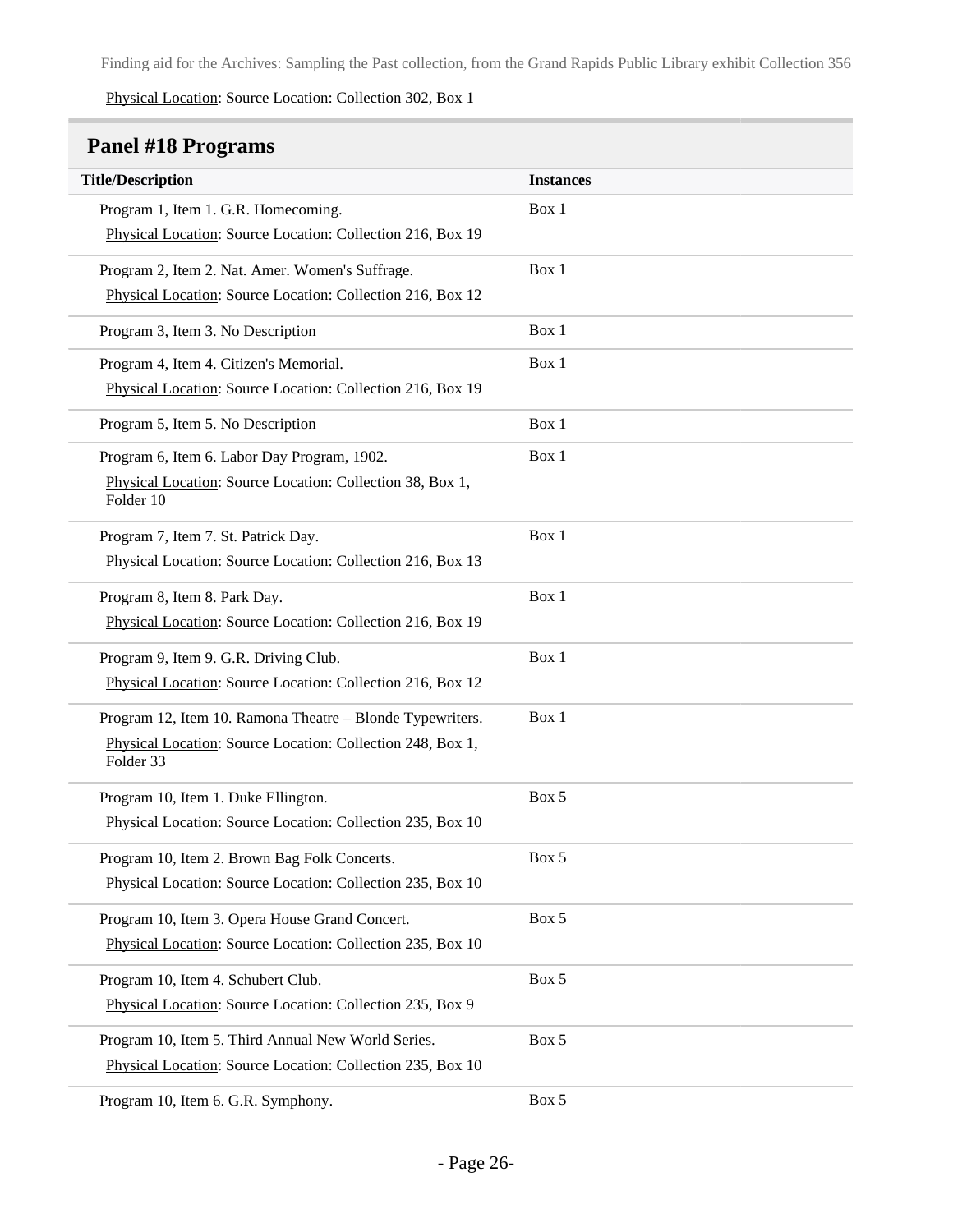Physical Location: Source Location: Collection 237, Box 9 (1982)

<span id="page-26-0"></span>

| <b>Panel #19 Booklets &amp; Brochures</b>                               |                  |
|-------------------------------------------------------------------------|------------------|
| <b>Title/Description</b>                                                | <b>Instances</b> |
| Booklets & Brochures 1, Item 1. Lake Cruises - City of G.R.             | Box 1            |
| Physical Location: Source Location: Collection 216, Box 3               |                  |
| Booklets & Brochures 2, Item 1. From G.R. To the Lake<br>Resorts.       | Box 2            |
| Physical Location: Source Location: Collection 197, Box 1,<br>Folder 30 |                  |
| Booklets & Brochures 3, Item 2. No Description                          | Box 2            |
| Booklets & Brochures 5, Item 3. W. Michigan Vacation<br>Directory.      | Box 2            |
| Physical Location: Source Location: Collection 280, Box 7,<br>Folder 18 |                  |
| Booklets & Brochures 6, Item 4. Michigan in Summer.                     | Box 2            |
| Physical Location: Source Location: Collection 280, Box 4,<br>Folder 20 |                  |
| Booklets & Brochures 7, Item 5. G.R. Post Office.                       | Box 2            |
| Physical Location: Source Location: Collection 216                      |                  |
| Booklets & Brochures 8, Item 6. Radio at War.                           | Box 2            |
| Physical Location: Source Location: Collection 310, Box 4               |                  |
| Booklets & Brochures 4, Item 1. Sault Ste. Marie.                       | Box 3            |
| Physical Location: Source Location: Collection 280, Box 5,<br>Folder 24 |                  |
| Booklets & Brochures 9, Item 1. G.R. Michigan, U.S.A.                   | Box 4            |
| Physical Location: Source Location: Collection 216, Box 1,<br>Folder 20 |                  |
| Booklets & Brochures 9, Item 2. Souvenir of G.R.                        | Box 4            |
| Physical Location: Source Location: Collection 216                      |                  |
| Booklets & Brochures 10, Item 1. Pay as You Enter - railway.            | Box 5            |
| Physical Location: Source Location: Collection 197, Box 1,<br>Folder 32 |                  |
| Booklets & Brochures 10, Item 2. Future of your City.                   | Box 5            |
| Physical Location: Source Location: Collection 216, Box 1,<br>Folder 31 |                  |
| Booklets & Brochures 10, Item 3. Grand is the Word.                     | Box 5            |